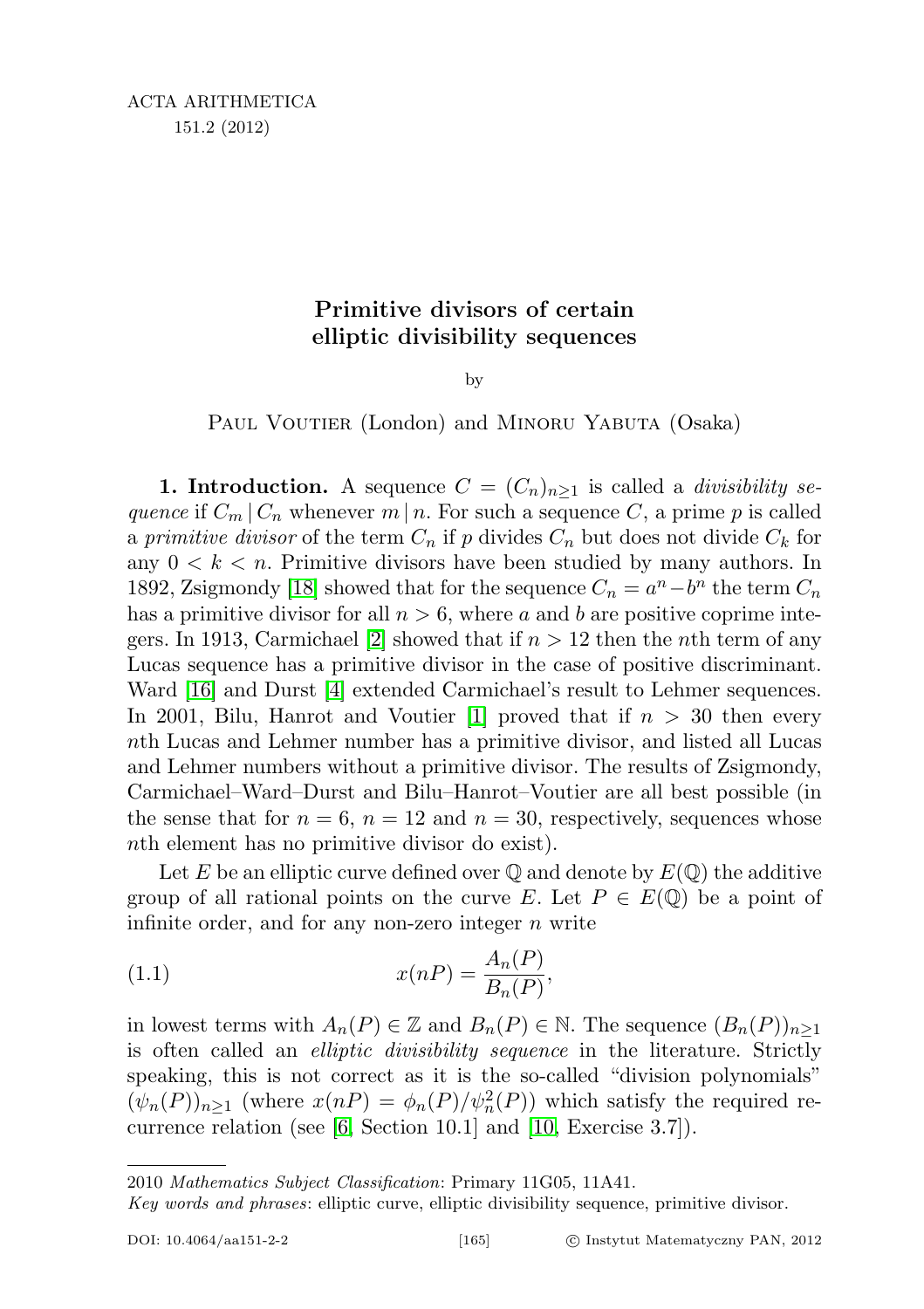Ward [\[15\]](#page-24-7) first studied the arithmetic properties of elliptic divisibility sequences. Silverman [\[11\]](#page-24-8) first showed that for any elliptic curve  $E/\mathbb{Q}$  in long Weierstrass form and any point  $P \in E(\mathbb{Q})$  of infinite order, there exists a positive integer  $N_{E,P}$  such that the term  $B_n(P)$  has a primitive divisor for all integers  $n \geq N_{E,P}$ . The bound given by Silverman is not explicit and not uniform. Everest, Mclaren and Ward [\[5\]](#page-24-9) obtained a uniform and quite small bound beyond which a primitive divisor is guaranteed for congruent number curves  $y^2 = x^3 - T^2x$  with  $T > 0$  square-free.

<span id="page-1-0"></span>THEOREM 1.1 (Everest, Mclaren, Ward [\[5\]](#page-24-9)). For  $E: y^2 = x^3 - T^2x$  with  $T > 0$  square-free, let  $P \in E(\mathbb{Q})$  be a point of infinite order. If  $B_n(P)$  does not have a primitive divisor, then

(a)  $n \leq 10$  if n is even,

(b)  $n \leq 3$  if n is odd and  $x(P)$  is negative,

(c)  $n \leq 21$  if n is odd and  $x(P)$  is a rational square.

Ingram [\[7\]](#page-24-10) sharpened the bounds obtained in [\[5\]](#page-24-9) as follows.

THEOREM 1.2 (Ingram [\[7\]](#page-24-10)). Let E and P be as Theorem [1](#page-1-0).1. If  $B_n(P)$ does not have a primitive divisor, then  $5 \nmid n$ , and either n is odd or  $n = 2$ . Furthermore, if

(a)  $x(P) < 0$ , or

(b)  $\{x(P), x(P) + T, x(P) - T\}$  contains a rational square,

then 
$$
n \leq 2
$$
.

In what follows, a will denote a non-zero integer which is fourth-powerfree and  $E_a: y^2 = x^3 + ax$  will be an elliptic curve. The purpose of this paper is to generalise the above results on the existence of primitive divisors to all such  $E_a$ .

This condition on a poses no restriction here, since the minimal model of any  $E_a$  is of this form. Furthermore, we require a minimal model, since otherwise,  $B_n(P)$  can be without a primitive divisor for arbitrarily large n: for any n, let  $u = \sqrt{B_n(P)}$ ,  $E'_a$  be the image of  $E_a$  under the map  $(x, y) \mapsto$  $(u^2x, u^3y)$  and P' the image of P under this map, then  $B_n(P') = 1$ .

<span id="page-1-1"></span>THEOREM 1.3. Let  $P \in E_a(\mathbb{Q})$  be a point of infinite order. Let n be a positive integer and assume that  $B_n(P)$  does not have a primitive divisor. If (i) n is odd and either  $x(P)$  is a rational square or  $x(P) < 0$ , or (ii) n is even, then  $n \leq 2$ .

<span id="page-1-2"></span>REMARK 1.4. It is easy to show that there are infinitely many values of a and points  $P \in E_a(\mathbb{Q})$  such that  $x(2P)$  is an integer, so  $B_2(P) = 1$ . For instance, let P be an integer point on  $E_a$  for  $a \equiv 4 \mod 16$ , existing by Lemma 6.1 of [\[14\]](#page-24-11) and the duplication formula. So this theorem is best possible.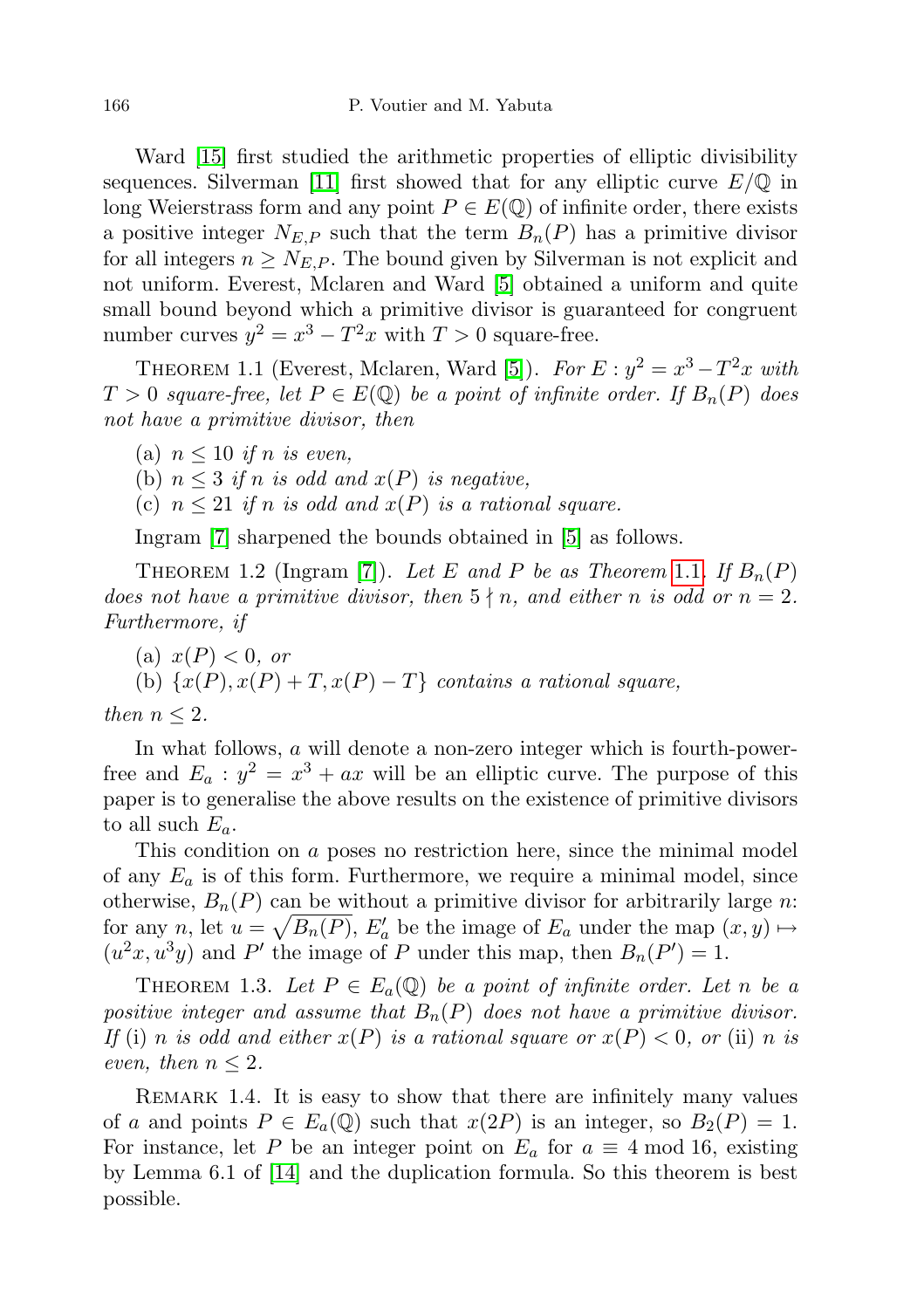REMARK 1.5. If we remove the conditions on  $x(P)$  for odd n, then it is again easy to find infinitely many values of a and points  $P \in E_a(\mathbb{Q})$ such that  $B_3(P) = 1$ . For example,  $P = (30, 120) \in E_{-420}(\mathbb{Q})$  and  $P =$  $(30, 450) \in E_{5850}(\mathbb{Q}).$ 

From our use of Ingram's ideas [\[7\]](#page-24-10) in Subsection 5.5, it appears that  $n \leq 3$  is the best possible bound for  $E_a$  without any conditions on  $x(P)$ .

Indeed, in this paper, we show that if  $B_n$  does not have a primitive divisor for any elliptic divisibility sequence generated from any non-torsion point on any  $E_a$  for  $n > 3$ , then  $5 \nmid n$  and either  $n = 9, 11, 19$  or  $n > 20$ .

REMARK 1.6. Although  $x(2P)$  is a square for  $P \in E_a(\mathbb{Q})$  (see Lem-ma 6.1(a) in [\[14\]](#page-24-11)), it is not the case that if  $x(P)$  is a perfect square then  $P = 2Q$  where  $Q \in E_a(\mathbb{Q})$ . The significance of this statement is that our result for n odd and  $x(P)$  a perfect square is not a trivial consequence of the result for even n.

Lastly, we note that Everest, Mclaren and Ward [\[5,](#page-24-9) Theorem 2.4] proved an analogous result to Theorem [1.3](#page-1-1) (with an absolute, though unspecified, bound for n) for any elliptic curve over  $\mathbb Q$  with non-trivial 2-torsion, provided Lang's conjecture holds for the curve. Using Cremona's elliptic curve data as available via PARI, we found that the elliptic divisibility sequence defined by

$$
y^2 + xy = x^3 - 15607620x + 23668880400
$$

and  $P = (-3780, -167400)$  has no primitive divisor for  $n = 18$  ( $B_9 = B_{18} =$  $289 = 17<sup>2</sup>$  and satisfies the conditions in Theorem 2.4 of [\[5\]](#page-24-9). There are also five examples up to conductor 130 000 of such sequences whose 14th element has no primitive divisor.

And although it does not satisfy the conditions in Theorem 2.4 of [\[5\]](#page-24-9) the elliptic divisibility sequence defined by

$$
y^2 + xy = x^3 - 628340x + 887106192
$$

and  $P = (20824, -3013412)$  has no primitive divisor for  $n = 21$  ( $B_7$ )  $B_{21} = 289 = 17^2$ . We believe this is the largest index, n, such that  $B_n$ has no primitive divisor for a sequence generated by an elliptic curve with non-trivial 2-torsion.

Our paper is structured as follows. In the next section, we state our version of Lang's conjecture for  $E_a(\mathbb{Q})$  as well as bounds on the difference between the canonical height and the logarithmic (Weil) height for any point on  $E_a(\mathbb{Q})$ . In Section 3, we prove some required results about elliptic divisibility sequences. Section 4 contains upper bounds on the height of a point  $P \in$  $E_a(\mathbb{Q})$  generating an elliptic divisibility sequence whose nth element does not have a primitive divisor, along with their proofs. Finally Section 5 combines the results of Sections  $2-4$  to obtain a small upper bound on such n. We then apply some results of Ingram [\[7\]](#page-24-10) to complete the proof of Theorem [1.3.](#page-1-1)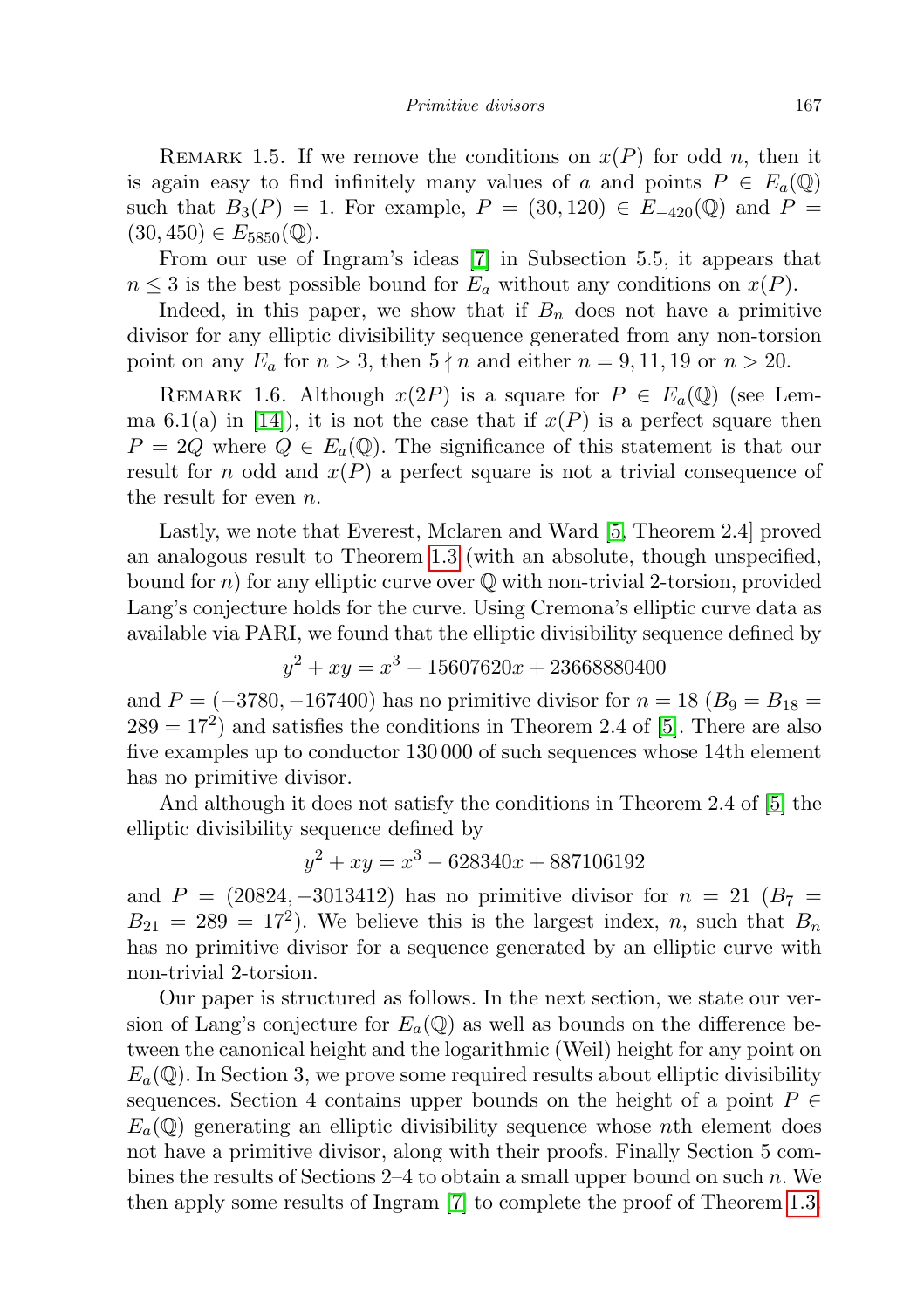**2. Heights of points on**  $E_a(\mathbb{Q})$ . We shall require two results regarding the height of points on elliptic curves. We require a lower bound in terms of a on the height of nontorsion points on  $E_a(\mathbb{Q})$ . We shall also need bounds on the difference between the canonical height and the logarithmic (Weil) height for any point on  $E_a(\mathbb{Q})$ .

We start by defining these heights.

For a rational point  $P \in E(\mathbb{Q})$ , we define the *canonical height* of P by

$$
\widehat{h}(P) = \frac{1}{2} \lim_{n \to \infty} \frac{h(2^n P)}{4^n},
$$

where  $h(P) = h(x(P))$  is the *logarithmic height* of P and

$$
h(s/t) = \log \max\{|s|, |t|\}
$$

for a rational number  $s/t$  in lowest terms is the *logarithmic height* of  $s/t$ .

REMARK 2.1. This definition of the canonical height follows that in Silverman's book [\[12\]](#page-24-12). This is one-half that found in [\[3\]](#page-24-13), as well as one-half that returned from the height function, ellheight, in PARI (which is important to note here as we use PARI in some of our calculations).

<span id="page-3-1"></span>LEMMA 2.2. Suppose a is a fourth-power-free integer. Let  $P \in E_a(\mathbb{Q})$  be a nontorsion point. Then

$$
(2.1) \quad \hat{h}(P) \ge \frac{1}{16} \log |a|
$$
\n
$$
\begin{cases}\n(1/2) \log 2 & \text{if } a > 0 \text{ and } a \equiv 1, 5, 7, 9, 13, 15 \text{ mod } 16, \\
(1/4) \log 2 & \text{if } a > 0 \text{ and } a \equiv 2, 3, 6, 8, 10, 11, 12, 14 \text{ mod } 16, \\
-(1/8) \log 2 & \text{if } a > 0 \text{ and } a \equiv 4 \text{ mod } 16, \\
(9/16) \log 2 & \text{if } a < 0 \text{ and } a \equiv 1, 5, 7, 9, 13, 15 \text{ mod } 16 \\
(5/16) \log 2 & \text{if } a < 0 \text{ and } a \equiv 2, 3, 6, 8, 10, 11, 12, 14 \text{ mod } 16, \\
-(1/16) \log 2 & \text{if } a < 0 \text{ and } a \equiv 4 \text{ mod } 16.\n\end{cases}
$$

*Proof.* This is Theorem 1.2 of [\[14\]](#page-24-11).  $\blacksquare$ 

<span id="page-3-0"></span>LEMMA 2.3. For all points  $P \in E_a(\mathbb{Q}),$ 

$$
-\frac{1}{4}\log|a| - 0.16 \le \frac{1}{2}h(P) - \widehat{h}(P) \le \frac{1}{4}\log|a| + 0.26.
$$

*Proof.* This is Theorem 1.4 of [\[14\]](#page-24-11).  $\blacksquare$ 

**3. Properties of elliptic divisibility sequences.** Let  $P \in E_a(\mathbb{Q})$  be a point of infinite order. Write

$$
nP = \left(\frac{A_n}{B_n}, \frac{C_n}{B_n^{3/2}}\right)
$$

in lowest terms with  $A_n, C_n \in \mathbb{Z}$  and  $B_n \in \mathbb{N}$ .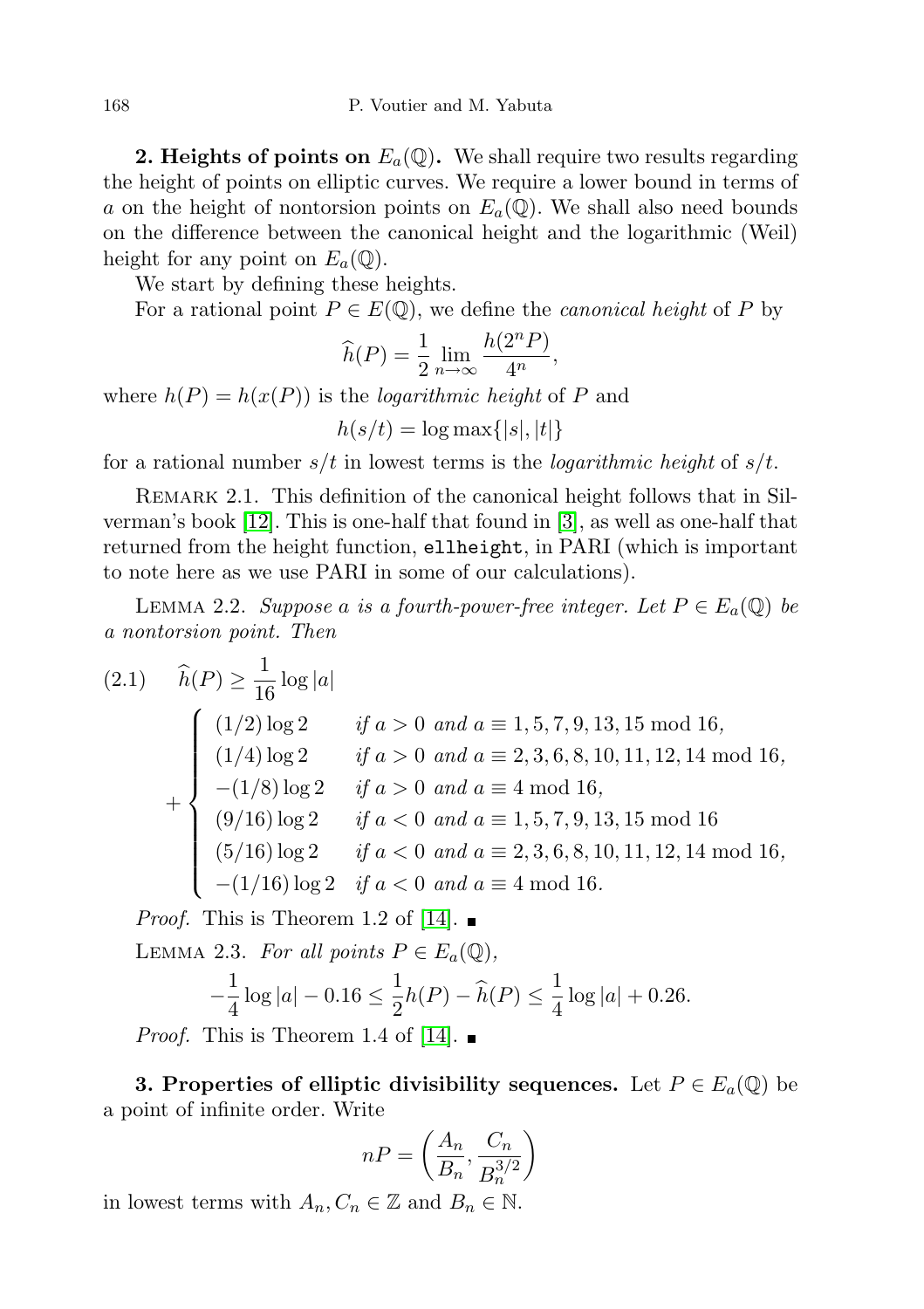LEMMA 3.1. Let p be any prime divisor of the term  $B_n$ . Then  $\text{ord}_p(B_{kn}) = \text{ord}_p(B_n) + 2 \text{ ord}_p(k).$ 

*Proof.* This is Lemma 3.1 of [\[5\]](#page-24-9).  $\blacksquare$ 

<span id="page-4-3"></span>LEMMA 3.2. For any  $m, n \in \mathbb{N}$ ,

<span id="page-4-1"></span>
$$
\gcd(B_m, B_n) = B_{\gcd(m,n)}.
$$

*Proof.* This is Lemma 3.2 of [\[5\]](#page-24-9).  $\blacksquare$ 

<span id="page-4-8"></span>LEMMA 3.3. If the term  $B_n$  does not have a primitive divisor, then

(3.1) 
$$
\log B_n \leq 2 \sum_{p|n} \log p + \sum_{p|n} \log B_{n/p}.
$$

Here the sums range over prime divisors of  $n$ .

<span id="page-4-4"></span>*Proof.* This is the first part of Lemma 3.3 of [\[5\]](#page-24-9).  $\blacksquare$ 

We let  $\omega(n)$  denote the number of distinct prime divisors of n. Further, we define

(3.2) 
$$
\rho(n) = \sum_{p|n} p^{-2}
$$
 and  $\eta(n) = 2 \sum_{p|n} \log p$ ,

where the sums range over all prime divisors of  $n$ , and put

(3.3) 
$$
K = \frac{1}{2} \log |a| + 0.52.
$$

<span id="page-4-7"></span><span id="page-4-5"></span>LEMMA 3.4. If the term  $B_n$  does not have a primitive divisor, then

<span id="page-4-0"></span>(3.4) 
$$
\log B_n \le 2 \sum_{p|n} \log p + \sum_{p|n} \left( 2\left(\frac{n}{p}\right)^2 \widehat{h}(P) + K \right)
$$

$$
= \eta(n) + 2n^2 \rho(n)\widehat{h}(P) + \omega(n)K.
$$

Here, inequality  $(3.4)$  is analogous to inequality  $(9)$  of  $[5]$ .

*Proof.* Lemma [2.3](#page-3-0) implies that for any prime divisor  $p$  of  $n$ ,

<span id="page-4-2"></span>(3.5) 
$$
\log B_{n/p} \le h\left(\frac{n}{p}P\right) \le 2\widehat{h}\left(\frac{n}{p}P\right) + K = 2\left(\frac{n}{p}\right)^2 \widehat{h}(P) + K.
$$

The last equality is a property of the canonical height (see Theorem 9.3 of [\[10\]](#page-24-6)). Combining [\(3.1\)](#page-4-1) and [\(3.5\)](#page-4-2), we obtain the lemma.  $\blacksquare$ 

<span id="page-4-6"></span>LEMMA 3.5. Let  $P \in E_a(\mathbb{Q})$  be any point of infinite order. Let m and n be positive integers with mn even.

(a) If  $a \not\equiv 4 \mod 16$  or  $\text{ord}_2(x(P)) \not\equiv 1$  or  $\text{ord}_2(m) > 1$  or  $\text{ord}_2(n) > 1$ , then

(3.6) 
$$
0 < (A_m B_n - A_n B_m)^2 = B_{m+n} B_{|m-n|}.
$$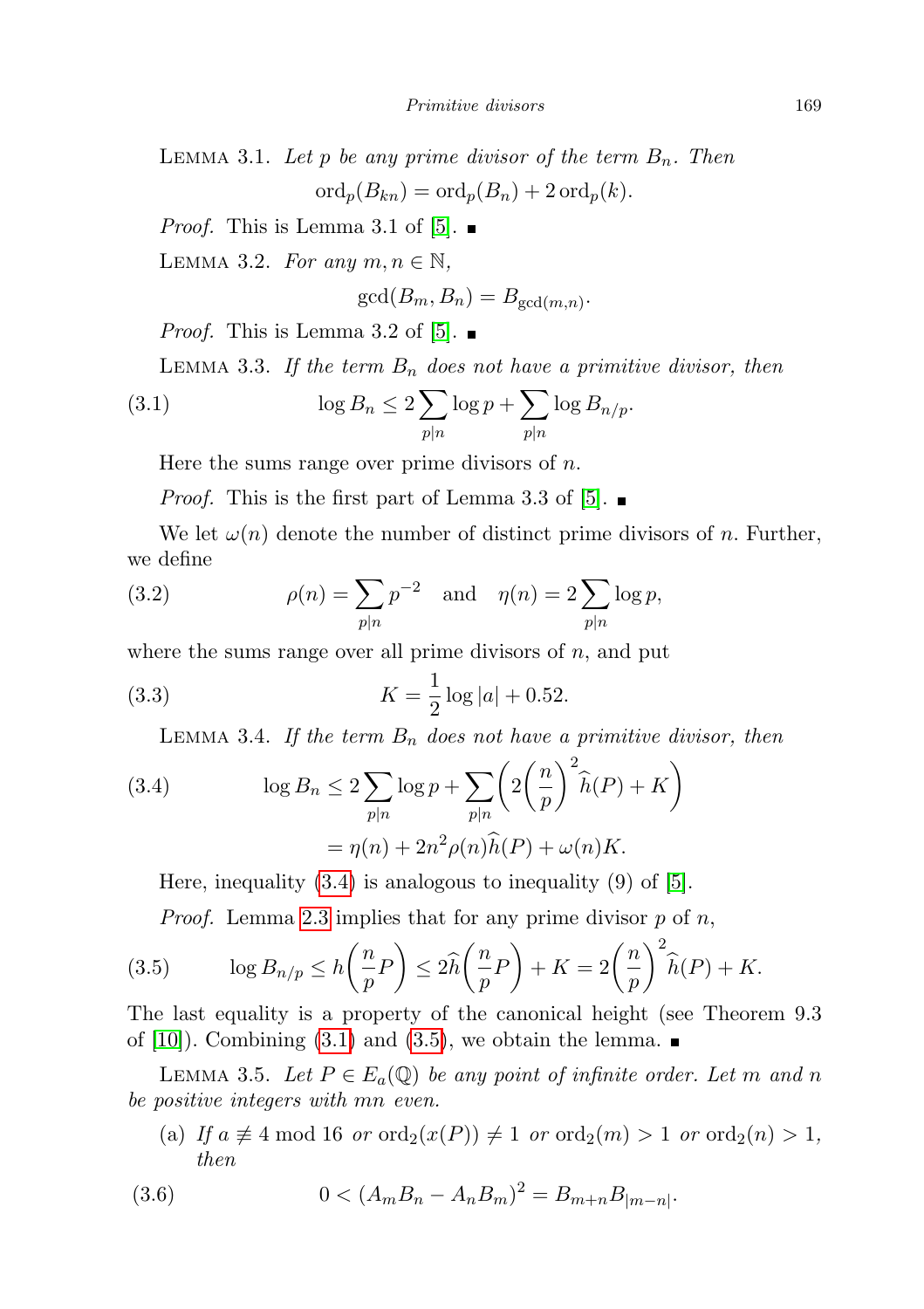(b) If 
$$
a \equiv 4 \mod 16
$$
,  $\text{ord}_2(x(P)) = 1$ ,  $\text{ord}_2(m) = 1$  and n is odd, then

(3.7) 
$$
0 < (A_m B_n - A_n B_m)^2 = 4B_{m+n} B_{|m-n|}.
$$

<span id="page-5-0"></span>REMARK 3.6. For  $mn$  even, there is one case excluded from this lemma:  $\text{ord}_2(m) = \text{ord}_2(n) = 1, a \equiv 4 \bmod 16 \text{ and } \text{ord}_2(x(P)) = 1.$  Here we have  $0 < (A_m B_n - A_n B_m)^2 = 16B_{m+n} B_{|m-n|}$ , but since we do not need that result in this work, we do not prove that here.

Also the condition that mn is even is a natural one here. Without this condition, we get additional prime divisors,  $p$ , of  $a$  arising on the right-hand side when  $\text{ord}_p(x(P)) > 0$  from Case 2-b in the proof since  $mP$  modulo p is no longer a non-singular point.

*Proof of Lemma 3.5.* Since P is of infinite order,  $x(mP) \neq x(nP)$  and hence  $A_m B_n - A_n B_m \neq 0$ .

For any  $P \in E_a(\mathbb{Q})$  of infinite order and any positive integers m and n, write

$$
mP = (x_m, y_m) = \left(\frac{A_m}{B_m}, \frac{C_m}{B_m^{3/2}}\right), \quad nP = (x_n, y_n) = \left(\frac{A_n}{B_n}, \frac{C_n}{B_n^{3/2}}\right)
$$

in lowest terms. By the addition formula on the curve  $E_a$ , we have

(3.8) 
$$
x(|m \pm n|P) = \left(\frac{y_m \mp y_n}{x_m - x_n}\right)^2 - x_m - x_n
$$

(3.9) 
$$
= \frac{(C_m B_n^{3/2} \mp C_n B_m^{3/2})^2}{B_m B_n (A_m B_n - A_n B_m)^2} - \frac{A_m B_n + A_n B_m}{B_m B_n}.
$$

Substituting  $y_m^2 = x_m^3 + ax_m$  and  $y_n^2 = x_n^3 + ax_n$  into [\(3.8\)](#page-5-0), we have  $\left(\left(\cos + \infty\right)D\right)x(\cos - x)D$ 

$$
x((m+n)P)x((m-n|P)
$$
  
= 
$$
\frac{((x_m+x_n)(x_mx_n+a)-2y_my_n)((x_m+x_n)(x_mx_n+a)+2y_my_n)}{(x_m-x_n)^4}
$$
  
= 
$$
\frac{(x_m+x_n)^2(x_mx_n+a)^2-4(x_m^3+ax_m)(x_n^3+ax_n)}{(x_m-x_n)^4}
$$
  
= 
$$
\frac{(x_mx_n-a)^2}{(x_m-x_n)^2} = \frac{(A_mA_n-aB_mB_n)^2}{(A_mB_n-A_nB_m)^2}.
$$

Therefore,

$$
(3.10) \quad (A_m B_n - A_n B_m)^2 A_{m+n} A_{|m-n|} = (A_m A_n - a B_m B_n)^2 B_{m+n} B_{|m-n|}.
$$

<span id="page-5-1"></span>Put

$$
G_{m,n} = \gcd(A_{m+n}A_{|m-n|}, B_{m+n}B_{|m-n|}),
$$
  
\n
$$
U_{m,n} = (A_mA_n - aB_mB_n)^2, \quad V_{m,n} = (A_mB_n - A_nB_m)^2.
$$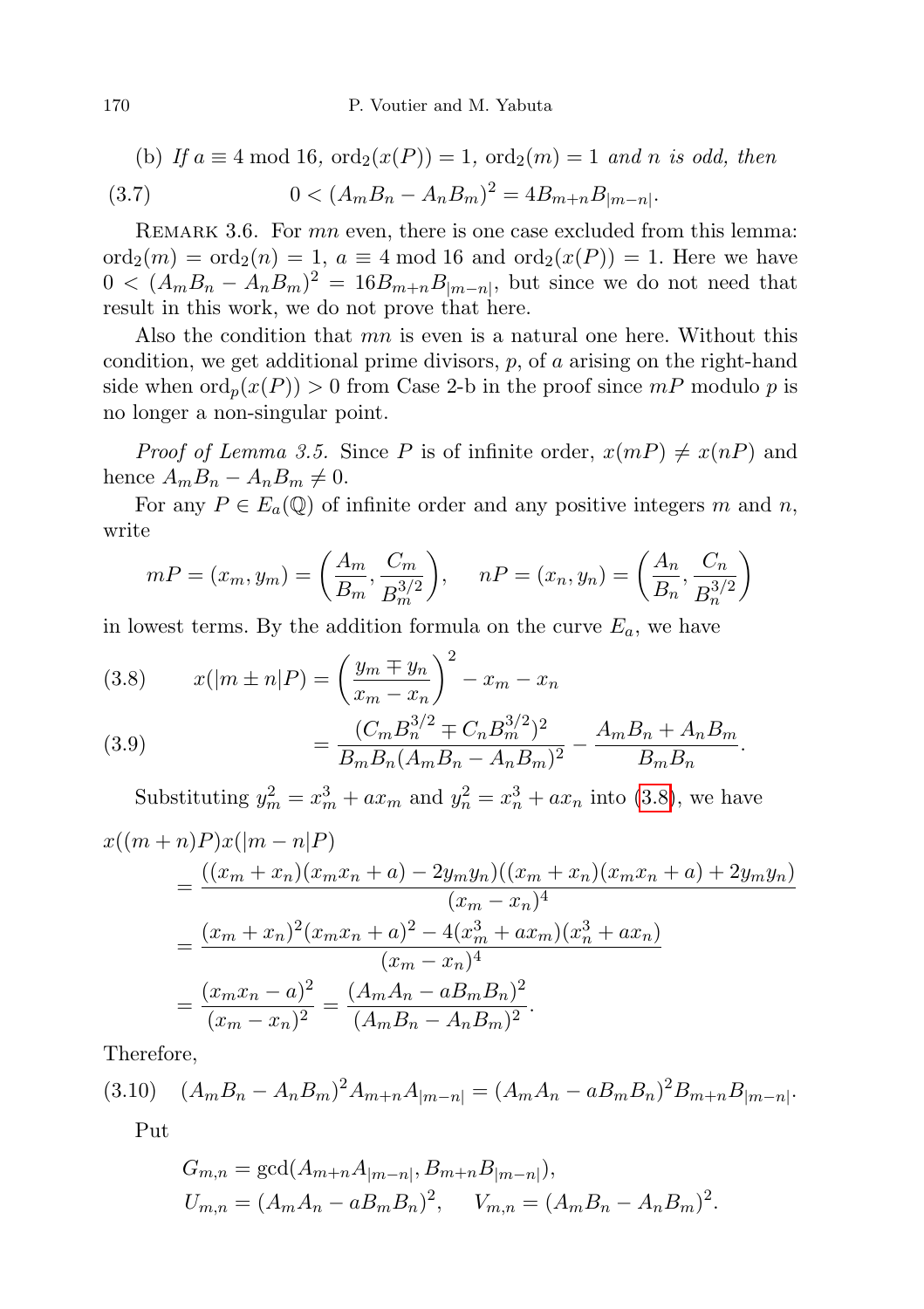Then

(3.11) 
$$
(A_m B_n - A_n B_m)^2 = \frac{\gcd(U_{m,n}, V_{m,n})}{G_{m,n}} B_{m+n} B_{|m-n|}.
$$

<span id="page-6-0"></span>All the above holds without any further conditions on  $m$ ,  $n$  and  $P$ .

To complete the proof, we will show that  $gcd(U_{m,n}, V_{m,n})/G_{m,n} = 1$ , under the hypotheses of the lemma.

STEP 1:  $p = 2$ . Under the hypotheses of part (a) of the lemma, we will prove that  $2 \nmid \gcd(U_{m,n}, V_{m,n})$  and under the hypotheses of part (b) of the lemma that  $\text{ord}_2(\text{gcd}(U_{m,n}, V_{m,n})/G_{m,n}) = 2.$ 

First notice that if  $B_m$  and  $B_n$  are both even, then  $A_mA_n$  is odd and so is  $A_mA_n - aB_mB_n$ . Hence  $2 \nmid \gcd(U_{m,n}, V_{m,n})$ .

Also if exactly one of  $B_m$  and  $B_n$  is even (suppose without loss of generality that  $B_m$  is even), then  $A_m$  is odd and so is  $A_mB_n - A_nB_m$ . Hence  $2 \nmid \gcd(U_{m,n}, V_{m,n}).$ 

Therefore, we need only consider the case when both  $B_m$  and  $B_n$  are odd. Furthermore, in this case, if exactly one of  $A_m$  and  $A_n$  is even, then  $V_{m,n}$  is odd and again  $2 \nmid \gcd(U_{m,n}, V_{m,n}).$ 

If 4 divides either  $m$  or  $n$  (say  $m$ , without loss of generality), then since  $x(2P)$  is a rational square by Lemma 6.1(a) of [\[14\]](#page-24-11), it follows from Lemma 6.1(c) of [\[14\]](#page-24-11) that  $B_4(P)$ , and hence  $B_m(P)$ , is even. We saw above that this implies that  $2 \nmid \gcd(U_{m,n}, V_{m,n})$ . So we can assume that  $\text{ord}_2(m), \text{ord}_2(n) \leq 1$  and that at least one of m and n is even (again, suppose m is even).

From Lemma 6.1(c) of [\[14\]](#page-24-11), unless  $a \equiv 4 \mod 16$  and  $\text{ord}_2(x(P)) = 1$ , we have  $\text{ord}_2(B_m(P)) \geq \text{ord}_2(B_2(P)) > 0$ , which we saw above implies that  $2 \nmid \gcd(U_{m,n}, V_{m,n})$ . So we can assume that  $a \equiv 4 \mod 16$  and  $\text{ord}_2(x(P))$  $= 1.$ 

We have now handled the hypotheses of part (a) of the lemma, so we now assume that  $n$  is odd and consider part (b).

If  $A_m A_n$  is odd, then  $U_{m,n}$  is odd too and  $2 \nmid \gcd(U_{m,n}, V_{m,n})$ . So it must be the case that both  $A_m$  and  $A_n$  are even.

From the arguments on pages 92–93 of [\[13\]](#page-24-14), we can write

$$
P = (b_1 M^2/e^2, b_1 M N/e^3)
$$

in lowest terms, where  $a = b_1b_2$  with  $gcd(b_1, e) = gcd(b_2, M) = gcd(e, M)$  $gcd(M, N) = gcd(e, N) = 1$ . Furthermore, since  $ord_2(x(P)) = 1$ , we have  $2 \parallel b_1$ . Hence e is odd.

Since  $2 \parallel b_1$ , we can put  $u = 2$  in Lemma 6.1(c) of [\[14\]](#page-24-11). Therefore, we can write  $nP = (b_1 M_n^2/e_n^2, b_1 M_n N_n/e_n^3)$  in lowest terms, where  $e_n$  is odd with  $gcd(b_2, M_n) = gcd(M_n, N_n) = 1$ . Since  $a = b_1b_2 \equiv 4 \mod 16$  and  $2 \parallel b_1$ , we have  $2 \parallel b_2$ . Since  $b_2$  and  $M_n$  are coprime,  $M_n$  must be odd. Hence  $2 \parallel A_n$ .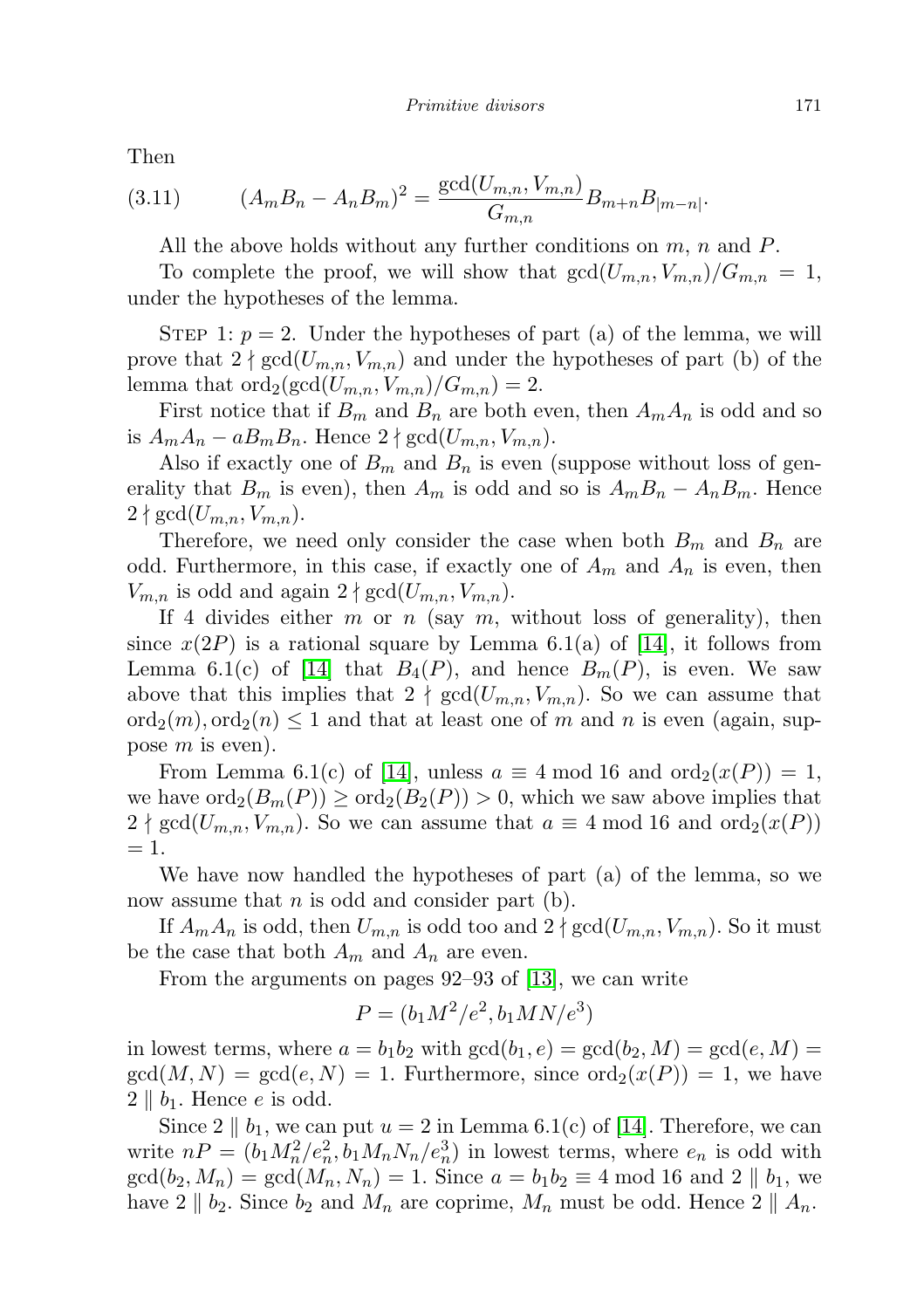Since m is even, by Lemma 6.1(a) of [\[14\]](#page-24-11),  $A_m$  is a square, so  $4 \mid A_m$ , since  $A_m$  is even. Therefore, 4 ||  $V_{m,n}$  and so  $\text{ord}_2(\text{gcd}(U_{m,n}, V_{m,n})) = 2$ , since  $4 | U_{m,n}$  too.

Since  $B_4$  must be even by Lemma 6.1 of [\[14\]](#page-24-11) and  $|m \pm n|$  is odd, it must be the case that both  $B_{m+n}$  and  $B_{|m-n|}$  are odd (otherwise  $gcd(4, |m \pm n|) = 1$ and so  $B_1$  is even). Hence  $G_{m,n} = 1$  and so if  $m \equiv 2 \mod 4$ , n is odd,  $a \equiv 4 \mod 16$  and  $\text{ord}_2(x(P)) = 1$ , then  $\text{ord}_2(\text{gcd}(U_{m,n}, V_{m,n})/G_{m,n}) = 2$ .

STEP 2: p odd. We will next prove that if m and n are not both odd, then either  $p \nmid \gcd(U_{m,n}, V_{m,n})$  or, if  $p \mid \gcd(U_{m,n}, V_{m,n})$ , then

$$
\mathrm{ord}_p(\mathrm{gcd}(U_{m,n},V_{m,n})/G_{m,n})=0,
$$

for any odd prime p.

Put

$$
W_{m,n} = (C_m B_n^{3/2} - C_n B_m^{3/2})^2 - (A_m B_n + A_n B_m)(A_m B_n - A_n B_m)^2,
$$
  
\n
$$
W'_{m,n} = (C_m B_n^{3/2} + C_n B_m^{3/2})^2 - (A_m B_n + A_n B_m)(A_m B_n - A_n B_m)^2.
$$
  
\nNote that  $W_{m,n} W'_{m,n} = B_m^2 B_n^2 U_{m,n} V_{m,n}.$   
\nWe distinguish four cases.

CASE 2-a. Assume that  $p \nmid W_{m,n}$  and  $p \nmid W'_{m,n}$ . Then  $p \nmid \gcd(U_{m,n}, V_{m,n})$ .

CASE 2-b. Assume that  $p \mid W_{m,n}$  and  $p \mid W'_{m,n}$ . We will prove, by contradiction, that  $p \nmid \gcd(U_{m,n}, V_{m,n})$ .

Suppose that p divides  $gcd(U_{m,n}, V_{m,n})$ . Then

$$
(3.12) \t AmAn - aBmBn \equiv 0 \bmod p,
$$

(3.13) 
$$
A_m B_n - A_n B_m \equiv 0 \text{ mod } p.
$$

If  $B_m \equiv 0 \mod p$ , then from [\(3.13\)](#page-6-0),  $A_m B_n \equiv 0 \mod p$ . Since  $A_m$  and  $B_m$  are coprime, we have  $A_m \neq 0 \text{ mod } p$ . Therefore  $B_n \equiv 0 \text{ mod } p$ . From [\(3.12\)](#page-6-0) we have  $A_m A_n \equiv 0 \mod p$ , and since  $A_m \not\equiv 0 \mod p$ , it follows that  $A_n \equiv 0 \mod p$ . But this contradicts our assumption that  $A_n$  and  $B_n$  are coprime. Hence  $B_m \not\equiv 0 \mod p$ .

By the same argument, we obtain  $B_n \not\equiv 0 \mod p$ . Since  $mP$  and  $nP$  are on  $E_a$ ,

$$
(3.14) \t C_m^2 \equiv A_m (A_m^2 + a B_m^2) \bmod p,
$$

(3.15) 
$$
C_n^2 \equiv A_n (A_n^2 + a B_n^2) \bmod p.
$$

From our assumption that  $p \mid W_{m,n}$  and  $p \mid W'_{m,n}$ , along with [\(3.13\)](#page-6-0), we find that

$$
C_m B_n^{3/2} - C_n B_m^{3/2} \equiv C_m B_n^{3/2} + C_n B_m^{3/2} \equiv 0 \text{ mod } p,
$$

and hence obtain  $2C_nB_m^{3/2} \equiv 0 \mod p$ . From  $B_m \not\equiv 0 \mod p$ , we have  $C_n \equiv$ 0 mod p. Furthermore, since  $B_n \not\equiv 0 \mod p$ , we also have  $C_m \equiv 0 \mod p$ .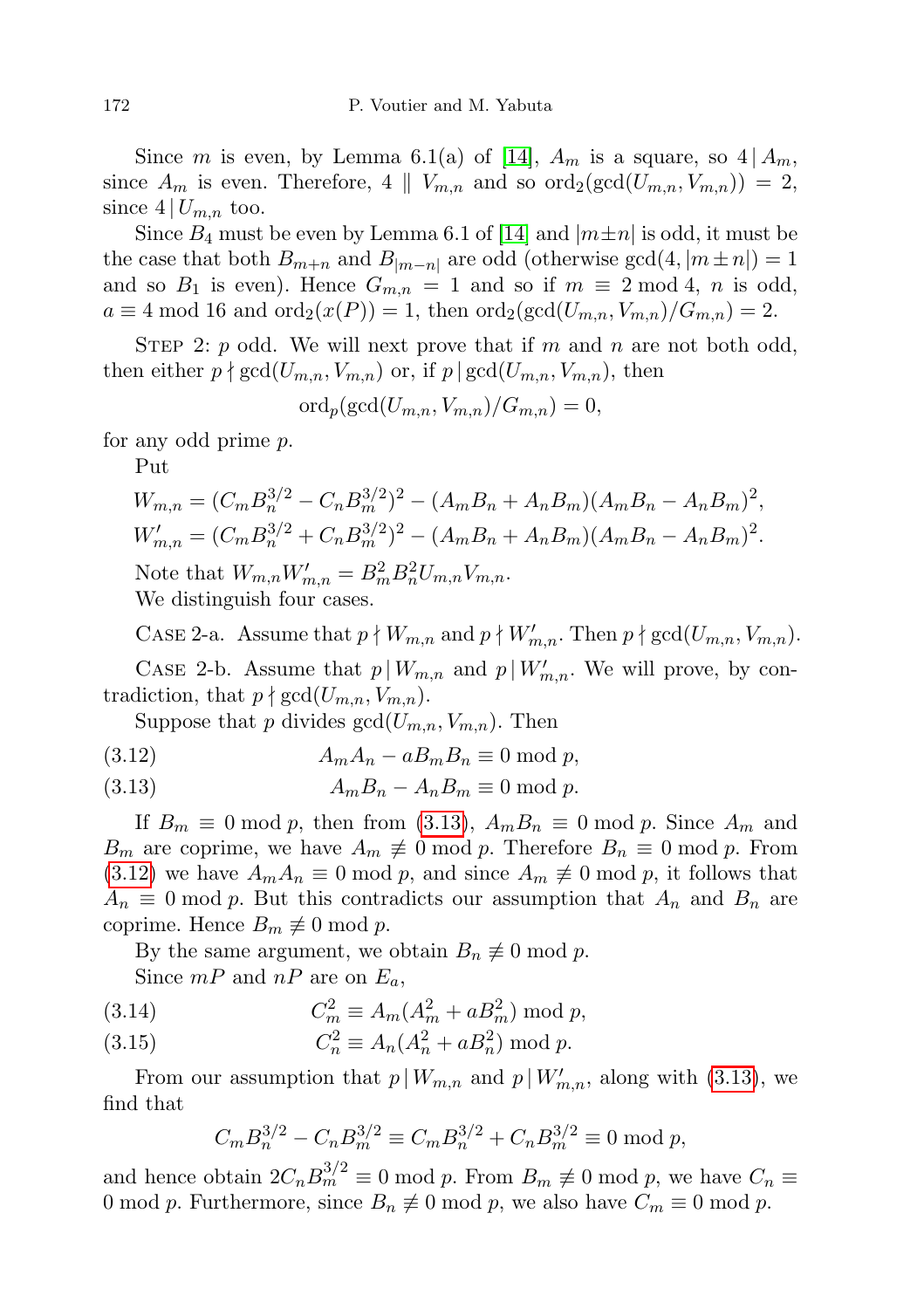First assume that  $A_mA_n \equiv 0 \mod p$ . From [\(3.12\)](#page-6-0), we have  $aB_mB_n \equiv$ 0 mod p. Since  $B_m B_n \not\equiv 0 \mod p$ , it follows that  $a \equiv 0 \mod p$ .

Next assume that  $A_mA_n \neq 0 \text{ mod } p$ . Then from [\(3.14\)](#page-6-0) and  $C_m \equiv 0$  $mod\ p$ , we have

(3.16) 
$$
A_m^2 + aB_m^2 \equiv 0 \mod p.
$$

Multiplying both sides of [\(3.12\)](#page-6-0) by  $B_m$  and substituting  $A_nB_m \equiv A_mB_n$ mod p (from [\(3.13\)](#page-6-0)) and dividing both sides by  $B_n$ , we obtain  $A_m^2 - aB_m^2 \equiv$ 0 mod p. Subtracting it from [\(3.16\)](#page-6-0) gives that  $2aB_m^2 \equiv 0 \mod p$  and therefore  $a \equiv 0 \mod p$ .

In both cases  $a \equiv 0 \mod p$  and so from Proposition VII.5.1 of [\[10\]](#page-24-6),  $E_a$ has bad reduction at p (additive reduction, in fact) and the reduction of  $mP$ modulo  $p$  is singular.

On the other hand, from Lemma 4.1(b) of [\[14\]](#page-24-11),  $mP$  modulo p is nonsingular, since  $m$  is even. This is a contradiction. Hence  $p$  does not divide  $gcd(U_{m,n}, V_{m,n}).$ 

CASE 2-c. Assume that  $p \mid W_{m,n}$  and  $p \nmid W'_{m,n}$ . Assume that p divides  $gcd(U_{m,n}, V_{m,n})$  and let  $ord_p(\gcd(U_{m,n}, V_{m,n})) = \alpha > 0$ .

First assume that  $\text{ord}_p(V_{m,n}) \geq \text{ord}_p(U_{m,n})$ . Then we can put  $\text{ord}_p(U_{m,n})$  $=\alpha$  and  $\text{ord}_p(V_{m,n}) = \alpha + \beta$  with  $\beta \geq 0$ . From [\(3.9\)](#page-5-0) we obtain

(3.17) 
$$
A_{|m-n|}B_m B_n V_{m,n} = B_{|m-n|} W'_{m,n}.
$$

Since  $A_{|m-n|}$  and  $B_{|m-n|}$  are coprime and p does not divide  $W'_{m,n}$ , we have  $\mathrm{ord}_p(A_{|m-n|})$ =0. We saw, in Case 2-b, that if p divides  $\gcd(U_{m,n},V_{m,n}),$ then both  $B_m$  and  $B_n$  are prime to p. Hence, from [\(3.17\)](#page-8-0) we obtain  $\operatorname{ord}_p(B_{|m-n|}) = \alpha + \beta.$ 

From [\(3.10\)](#page-5-1), we can write

<span id="page-8-0"></span>
$$
A_{m+n}A_{|m-n|}V_{m,n} = B_{m+n}B_{|m-n|}U_{m,n}.
$$

Here  $\text{ord}_p(U_{m,n}) = \alpha$ ,  $\text{ord}_p(V_{m,n}) = \alpha + \beta$ ,  $\text{ord}_p(A_{|m-n|}) = 0$  and  $\text{ord}_p(B_{|m-n|})$  $=\alpha + \beta$ . Since  $A_{m+n}$  and  $B_{m+n}$  are coprime, we find that  $\text{ord}_p(A_{m+n}) = \alpha$ and  $\operatorname{ord}_p(B_{m+n})=0$ . Hence

$$
\mathrm{ord}_p(G_{m,n}) = \mathrm{ord}_p(\gcd(A_{m+n}A_{|m-n|},B_{m+n}B_{|m-n|})) = \alpha
$$

and  $\operatorname{ord}_p(\gcd(U_{m,n}, V_{m,n})/G_{m,n}) = 0.$ 

For the case  $\text{ord}_p(U_{m,n}) \geq \text{ord}_p(V_{m,n})$ , in the same way, we again obtain  $\operatorname{ord}_p(G_{m,n}) = \alpha.$ 

It follows that  $\operatorname{ord}_p(\gcd(U_{m,n}, V_{m,n})/G_{m,n}) = 0.$ 

CASE 2-d. Assume that  $p \nmid W_{m,n}$  and  $p \mid W'_{m,n}$ . Then by the same argument as in Case 2-c, if  $p \mid \gcd(U_{m,n}, V_{m,n})$ , then  $\text{ord}_p(\gcd(U_{m,n}, V_{m,n})/G_{m,n})$  $= 0.$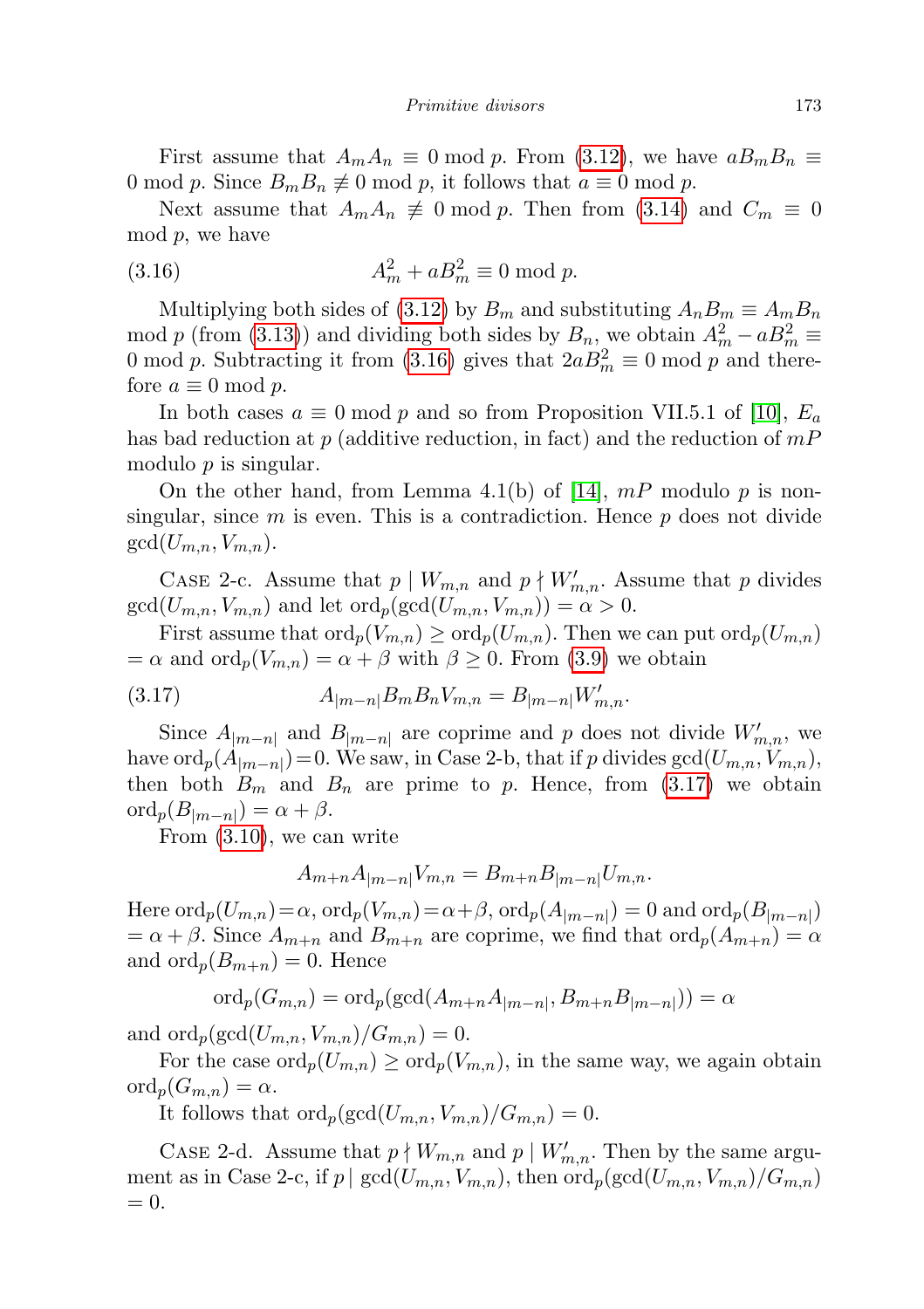STEP 3:  $G_{m,n}$ . We show that for any prime p, if  $p \nmid \gcd(U_{m,n}, V_{m,n})$ , then  $p \nmid G_{m,n}$ .

Put gcd $(B_m, B_n) = g_{m,n}$ . Then we can write  $B_m = g_{m,n}b_m$  and  $B_n = g_{m,n}b_m$  $g_{m,n}b_n$ , where  $b_m$  and  $b_n$  are coprime. Since  $g_{m,n}^3 \mid W_{m,n}$  (recall the definition of  $W_{m,n}$  from Step 2 as the common numerator of the expression in [\(3.9\)](#page-5-0)), we can write  $W_{m,n} = g_{m,n}^3 W_{m,n,1}$ , and from [\(3.9\)](#page-5-0), we have

<span id="page-9-0"></span>
$$
x((m+n)P) = \frac{W_{m,n,1}}{g_{m,n}b_mb_n(A_mb_n - A_nb_m)^2}.
$$

From Lemma [3.2,](#page-4-3) we have  $gcd(B_{m+n}, B_m) = B_{gcd(m+n,m)} = B_{gcd(m,n)} =$  $g_{m,n}$ , and similarly  $gcd(B_{m+n}, B_n) = g_{m,n}$ .

Therefore, we can write  $B_{m+n} = g_{m,n} b_{m+n}$  where  $b_{m+n}$  is prime to both  $b_m$  and  $b_n$ . Therefore neither of  $b_m$  and  $b_n$  divides  $B_{m+n}$ . Hence

(3.18) 
$$
B_{m+n} | (A_m B_n - A_n B_m)^2.
$$

Now assume that  $p \nmid \gcd(U_{m,n}, V_{m,n})$ . We will show by contradiction that p does not divide  $G_{m,n}$ .

Recall that  $G_{m,n} = \gcd(A_{m+n}A_{|m-n|}, B_{m+n}B_{|m-n|})$ . Suppose that p divides  $G_{m,n}$ . Since  $gcd(A_{m+n}, B_{m+n}) = gcd(A_{|m-n|}, B_{|m-n|}) = 1$ , without loss of generality, we may assume that p divides both  $A_{|m-n|}$  and  $B_{m+n}$ .

Let  $\text{ord}_p(A_{|m-n|}) = s > 0$ ,  $\text{ord}_p(B_{m+n}) = t > 0$  and  $2 \text{ord}_p(A_m B_n A_n B_m$  =  $u > 0$ . From [\(3.18\)](#page-9-0), we have  $t \leq u$ . On the other hand, from [\(3.10\)](#page-5-1) we have  $u + s = t$  since  $p \nmid \gcd(U_{m,n}, V_{m,n})$ . Hence  $s \leq 0$ . This contradiction allows us to conclude that p does not divide  $G_{m,n}$ .

From these three steps, it follows that

<span id="page-9-2"></span>
$$
0 < (A_m B_n - A_n B_m)^2 = B_{m+n} B_{|m-n|},
$$

as desired.

**4. Upper bounds.** Recall our definitions  $\rho(n)$  and  $\eta(n)$  from [\(3.2\)](#page-4-4), as well as  $K$  from  $(3.3)$ , and set

(4.1) 
$$
L = \frac{1}{2} \log |a| + 0.32.
$$

We obtain the following proposition.

<span id="page-9-1"></span>PROPOSITION 4.1. Let  $P \in E_a(\mathbb{Q})$  be a point of infinite order. Let n be a positive integer and assume that the term  $B_n(P)$  does not have a primitive divisor.

(a) If n is odd and  $x(P)$  is a rational square or if n is even, write  $n =$  $2<sup>e</sup>N$  where e is a non-negative integer and N is an odd integer. Then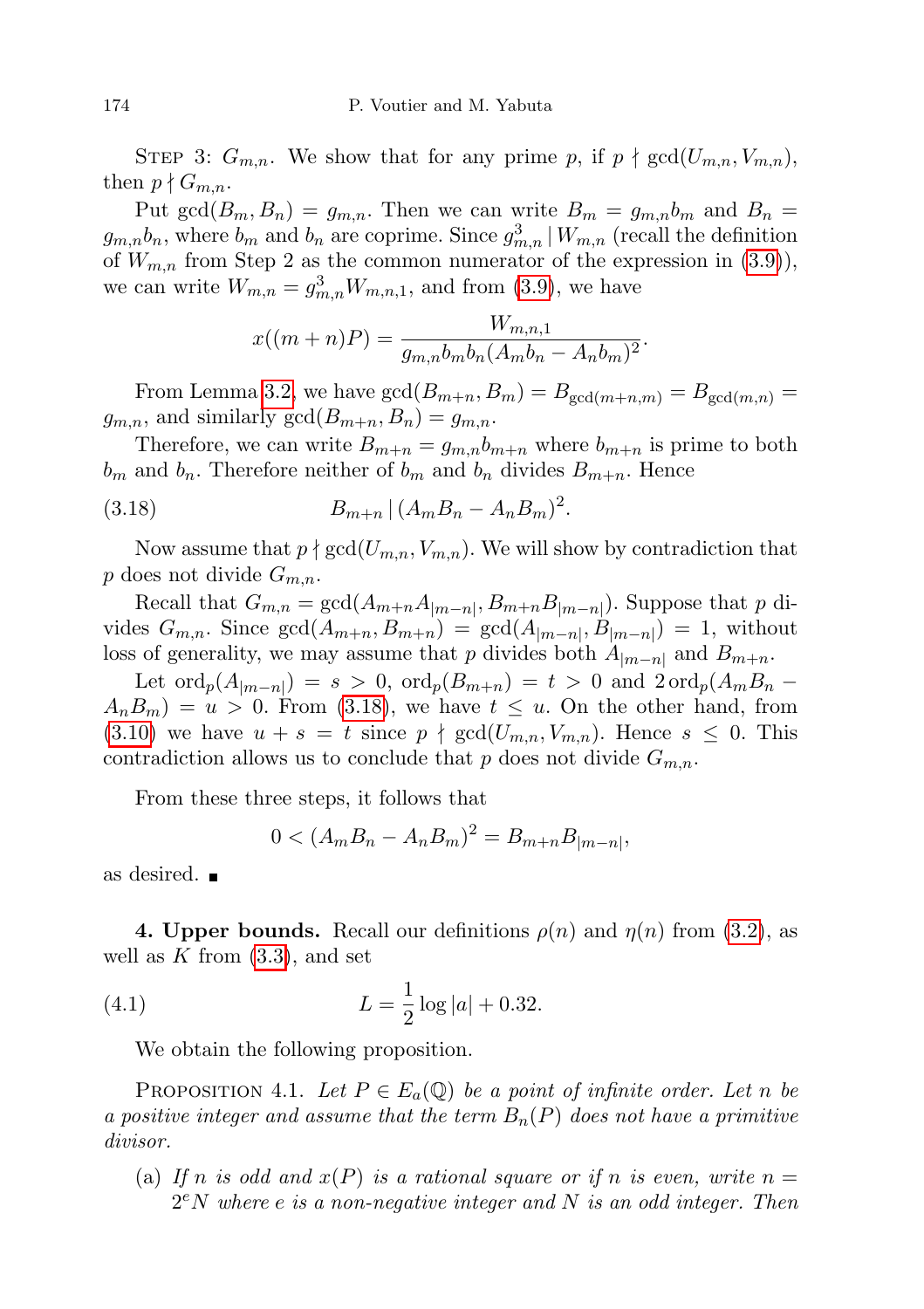$n = 1, 2, 4 \text{ or } N > 3 \text{ and}$ 

$$
0 < 2\left(\frac{1}{3} - \frac{1}{3N^2} - \rho(n)\right) \widehat{h}(P)n^2 \le \eta(n) + \omega(n)K + K + L.
$$

(b) Let p be an odd prime. If n is odd, divisible by p and  $x(P)$  is a rational square, or if n is even and divisible by p, then

$$
0 < 2\bigg(\frac{(p+1)^2}{4p^2} - \rho(n)\bigg)\widehat{h}(P)n^2 \le \eta(n) + \omega(n)K + L.
$$

REMARK 4.2. Note that part (b) can be improved for n even and  $a < 0$ :

$$
0 < 2\left(\frac{5p^2 + 6p + 5}{16p^2} - \rho(n)\right) \hat{h}(P)n^2 \le \eta(n) + \omega(n)K + 2L + \log|a| + 0.385.
$$

However, due to the restriction to  $a < 0$ , we will not use this here and so we do not include the proof (it is available on request). We mention it so other researchers know that improvements can be made.

By using estimates for  $\rho(n)$ ,  $\omega(n)$  and  $\eta(n)$ , we obtain the following corollary.

<span id="page-10-0"></span>COROLLARY 4.3. Let  $P \in E_a(\mathbb{Q})$  be a point of infinite order.

(a) Let  $n \geq 3$  be an odd integer and assume that  $x(P)$  is a rational square. If  $B_n(P)$  does not have a primitive divisor, then

$$
0.484 \,\widehat{h}(P)n^2 < 2\log n + \frac{1.3841 \log n}{\log \log n} K + K + L.
$$

(b) Let n be a positive even integer not divisible by 5. If  $B_n(P)$  does not have a primitive divisor, then either  $n \leq 4$  or n is not a power of 2 and

$$
0.049 \,\hat{h}(P)n^2 < 2\log n + \frac{1.3841 \log n}{\log \log n} K + L.
$$

4.1. Proof of Proposition [4.1.](#page-9-1) We are now ready to prove Proposition [4.1.](#page-9-1) Our proof is based upon ideas found in [\[5\]](#page-24-9).

**4.1.1.** Proof of part (a). Assume that either  $n > 1$  is an odd integer and  $x(P)$  is a rational square or *n* is even.

If  $B_{2m}(P)$  does not have a primitive divisor, then  $m \leq 2$  (see Theorem 1.2) of  $[17]$ . Hence we may assume that n is not a power of two, and write  $n = 2<sup>e</sup>N$ , where e is a non-negative integer and N is an odd integer with  $N \geq 3$ .

Write  $N = 3k + r$  with  $r = 0, \pm 1$ , and put  $m = 2^{e}(2k + r)$  and  $m' = 2^{e}k$ . Since  $N > 1$ , we have  $k > 0$  and so  $m' > 0$  and  $m - m' = 2^{e}(k + r) > 0$ . Also  $n = m + m'$ .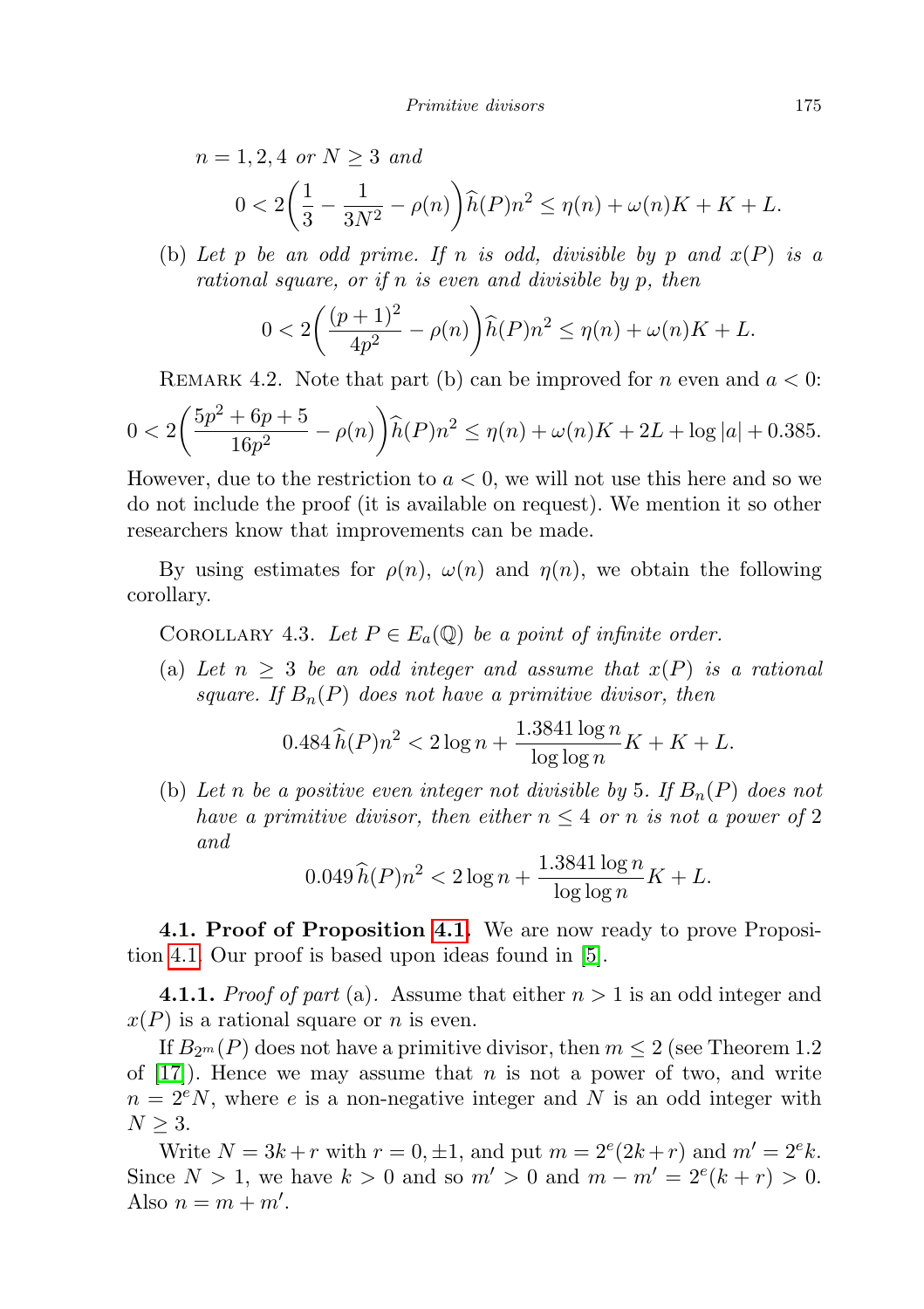If  $r = \pm 1$ , then k is even and  $2k + r$  is odd. If n is odd, then m is odd and m' is even. If n is even, then m and m' are both even with  $\text{ord}_2(m')$  $\operatorname{ord}_2(m) > 0.$ 

If  $r = 0$ , then k is odd and  $2k + r$  is even. If n is odd, then m is even and m' is odd. If n is even, then m and m' are both even with  $\text{ord}_2(m)$  $\mathrm{ord}_2(m') > 0.$ 

In each case, by Lemma [3.5\(](#page-4-6)a) (which is applicable for n odd since  $x(P)$ is assumed to be a rational square in this case), we have

<span id="page-11-2"></span> $(A_m B_{m'} - A_{m'} B_m)^2 \leq B_{m+m'} B_{m-m'}.$ 

Taking the logarithm of both sides gives

(4.2) 
$$
2\log|A_m B_{m'} - A_{m'} B_m| \leq \log B_n + \log B_{m-m'}.
$$

Assume that the term  $B_n$  does not have a primitive divisor. Then, by Lemma [3.4,](#page-4-7) we have

<span id="page-11-0"></span>(4.3) 
$$
\log B_n \le \eta(n) + 2n^2 \rho(n)\widehat{h}(P) + \omega(n)K.
$$

Lemma [2.3](#page-3-0) gives

<span id="page-11-1"></span>(4.4) 
$$
\log B_{m-m'} \le h((m-m')P) \le 2\widehat{h}((m-m')P) + K = 2(m-m')^{2}\widehat{h}(P) + K.
$$

Combining  $(4.3)$  and  $(4.4)$  with  $(4.2)$  gives

<span id="page-11-3"></span>(4.5) 
$$
2 \log |A_m B_{m'} - A_{m'} B_m|
$$
  
\n
$$
\leq \eta(n) + 2n^2 \rho(n) \hat{h}(P) + \omega(n)K + 2(m - m')^2 \hat{h}(P) + K.
$$

Lemma 6.1(a) of [\[14\]](#page-24-11) implies that  $A_m$  and  $A_{m'}$  are both squares, so we can write  $A_m = a_m^2$ ,  $A_{m'} = a_{m'}^2$ ,  $B_m = b_m^2$  and  $B_{m'} = b_{m'}^2$ . Thus

$$
2\log |A_m B_{m'} - A_{m'} B_m| = 2\log |a_m^2 b_{m'}^2 - a_{m'}^2 b_m^2| \ge 2\log(|a_m b_{m'}| + |a_{m'} b_m|)
$$
  
 
$$
\ge 2\log(|a_m| + |b_m|) \ge 2\log \max\{|a_m|, |b_m|\}
$$
  
=  $h(mP) \ge 2\hat{h}(mP) - L$ ,

recalling from Lemma [3.5](#page-4-6) that  $A_m B_{m'} - A_{m'} B_m \neq 0$ . Note that the last inequality is obtained by Lemma [2.3](#page-3-0) and the definition of  $L$  in  $(4.1)$ . Since  $\widehat{h}(mP) = m^2 \widehat{h}(P)$ , we have

$$
2\log |A_m B_{m'} - A_{m'} B_m| \ge 2m^2 \widehat{h}(P) - L.
$$

Combining this estimate and [\(4.5\)](#page-11-3) gives

$$
2m^{2}\widehat{h}(P) - L \leq \eta(n) + 2n^{2}\rho(n)\widehat{h}(P) + \omega(n)K + 2(m - m')^{2}\widehat{h}(P) + K.
$$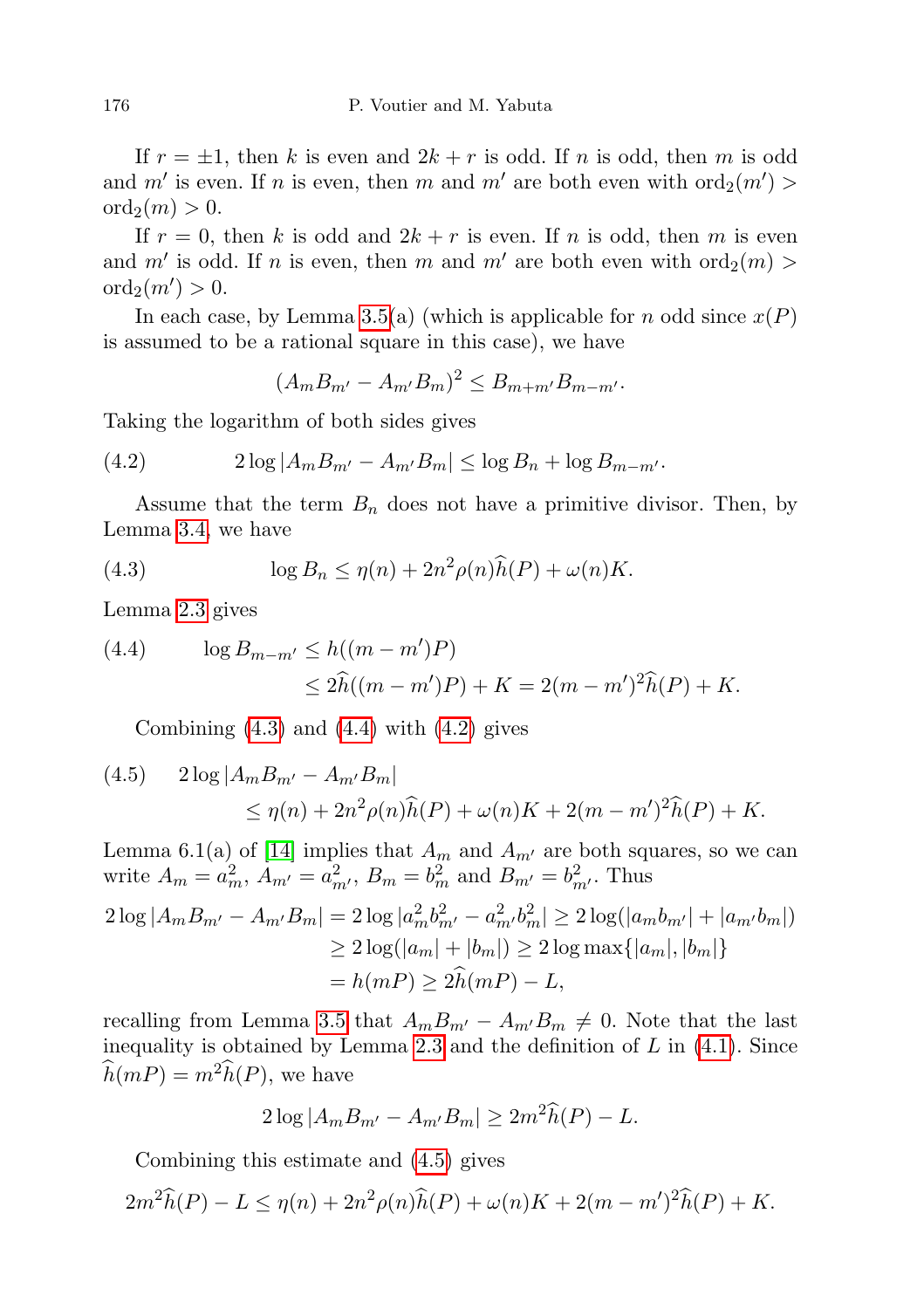Substituting  $m = 2^e(2N+r)/3$  and  $m' = 2^e(N-r)/3$  gives

(4.6) 
$$
\eta(n) + \omega(n)K + K + L \ge 2\left(\frac{1}{3} - \frac{r^2}{3N^2} - \rho(n)\right)\hat{h}(P)n^2
$$

$$
\ge 2\left(\frac{1}{3} - \frac{1}{3N^2} - \rho(n)\right)\hat{h}(P)n^2.
$$

**4.1.2.** *Proof of part* (b). Assume that *n* is a positive integer divisible by an odd prime p and  $x(P)$  is a rational square, if n is odd. Write  $n = pk$  for some positive integer  $k$ . Assume that  $B_n$  does not have a primitive divisor. Then by Lemmas [3.4](#page-4-7) and [3.5\(](#page-4-6)a) (observe that  $\text{ord}_2(p-1) \neq \text{ord}_2(p+1)$  so  $3.5(a)$  $3.5(a)$  is also applicable if n is even), we have

<span id="page-12-0"></span>
$$
(4.7) \quad 2\log|A_{(p+1)k/2}B_{(p-1)k/2} - A_{(p-1)k/2}B_{(p+1)k/2}|
$$
  
\$\leq \log B\_n + \log B\_k \leq \eta(n) + 2n^2 \rho(n)\widehat{h}(P) + \omega(n)K + \log B\_k\$.

On the other hand,

<span id="page-12-1"></span>
$$
(4.8) \quad 2\log |A_{(p+1)k/2}B_{(p-1)k/2} - A_{(p-1)k/2}B_{(p+1)k/2}|
$$
  
\n
$$
= 2\log |a_{(p+1)k/2}^2b_{(p-1)k/2}^2 - a_{(p-1)k/2}^2b_{(p+1)k/2}^2|
$$
  
\n
$$
= 2\log |a_{(p+1)k/2}^2b_{(p-1)k/2}| - |a_{(p-1)k/2}b_{(p+1)k/2}||
$$
  
\n
$$
+ 2\log(|a_{(p+1)k/2}b_{(p-1)k/2}| + |a_{(p-1)k/2}b_{(p+1)k/2}|)
$$
  
\n
$$
\ge 2\log |b_k| + 2\log(|a_{(p+1)k/2}| + |b_{(p+1)k/2}|) \quad \text{since } b_k | b_{(p\pm 1)k/2},
$$
  
\n
$$
\ge \log B_k + h(((p+1)k/2)P)
$$
  
\n
$$
\ge \log B_k + 2((p+1)k/2)^2\hat{h}(P) - L.
$$

Combining [\(4.7\)](#page-12-0) and [\(4.8\)](#page-12-1) gives

$$
2((p+1)k/2)^2\widehat{h}(P) - L \le \eta(n) + 2n^2\rho(n)\widehat{h}(P) + \omega(n)K.
$$

Substituting  $k = n/p$ , we obtain

(4.9) 
$$
2\left(\frac{(p+1)^2}{4p^2} - \rho(n)\right)\hat{h}(P)n^2 \le \eta(n) + \omega(n)K + L.
$$

We have thus completed the proof of part (b).  $\blacksquare$ 

4.2. Proof of Corollary [4.3.](#page-10-0) To prove Corollary [4.3,](#page-10-0) we use Robin's estimate for  $\omega(n)$  (see Théorème 11 of [\[8\]](#page-24-16)):

<span id="page-12-2"></span>(4.10) 
$$
\omega(n) < \frac{1.3841 \log n}{\log \log n} \quad \text{for all } n \ge 3.
$$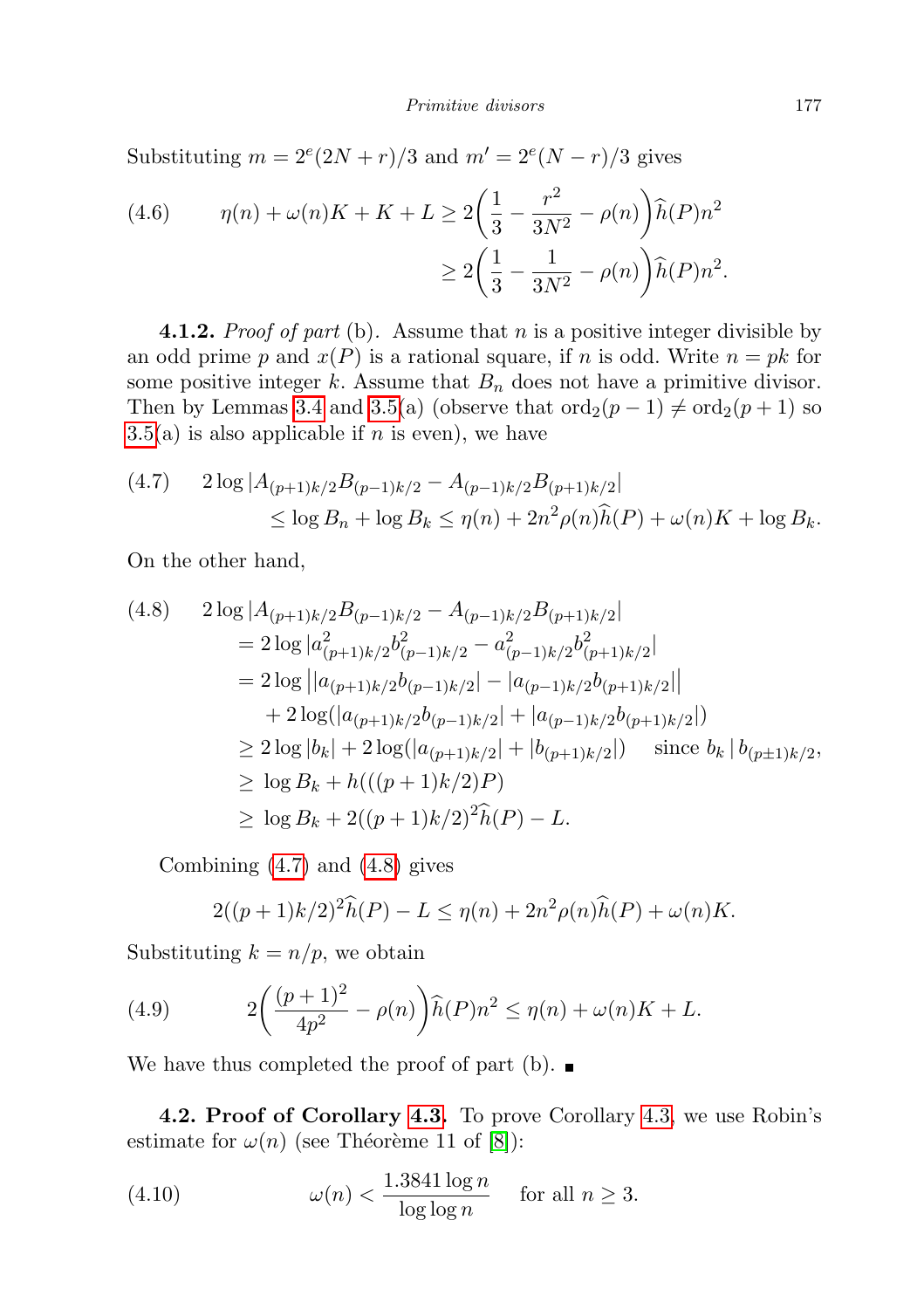Furthermore, we use the following estimate for  $\rho(n)$ :

(4.11) 
$$
\rho(n) < \sum_{p < 10^6} p^{-2} + \left( \zeta(2) - \sum_{m \le 10^6} m^{-2} \right) < 0.452248 + 0.000001
$$
\n
$$
< 0.45225,
$$

where the first sum is over primes,  $p$ , and the second sum over positive integers, m.

**4.2.1.** Proof of Corollary [4.3\(](#page-10-0)a). Let  $P \in E_a(\mathbb{Q})$  be a point of infinite order. Let  $n \geq 3$  be an odd integer, and assume that  $x(P)$  is a rational square. We will distinguish three cases.

CASE 1. Assume that *n* is not divisible by either 3 or 5. Then  $n \geq 7$  and  $\rho(n) < 0.45225 - 1/4 - 1/9 - 1/25 < 0.052$ . Here we apply Proposition [4.1\(](#page-9-1)a), so we have  $N = n$  and

$$
2\left(\frac{1}{3} - \frac{1}{3N^2} - \rho(n)\right) > 0.549,
$$

and the corollary follows in this case.

CASE 2. Assume that n is divisible by 3. Then  $\rho(n) < 0.45225 - 1/4 <$ 0.2023. Here we apply Proposition [4.1\(](#page-9-1)b) with  $p = 3$ , so

$$
2\left(\frac{(p+1)^2}{4p^2} - \rho(n)\right) = 2\left(\frac{4}{9} - \rho(n)\right) > 0.484,
$$

and the corollary follows in this case.

CASE 3. Assume that n is divisible by 5, but not by 3. Then  $\rho(n)$  <  $0.45225 - 1/4 - 1/9 < 0.092$ . Here Proposition [4.1\(](#page-9-1)b) with  $p = 5$  yields

$$
2\left(\frac{(p+1)^2}{4p^2} - \rho(n)\right) = 2\left(\frac{9}{25} - \rho(n)\right) > 0.536,
$$

and the corollary follows in this case as well, completing the proof of part (a).

**4.2.2.** Proof of Corollary  $\angle 4.3(b)$  $\angle 4.3(b)$  $\angle 4.3(b)$ . Let n be a positive even integer and assume that  $B_n(P)$  does not have a primitive divisor. If n is a power of two, then  $n \leq 4$ , so by excluding these values of n in the hypotheses of the corollary, we may assume here that  $n$  is not a power of two. We will distinguish two cases.

CASE 1. Assume that *n* is not divisible by either 3 or 5. From  $(4.11)$ , we have  $\rho(n) < 0.45225 - 1/9 - 1/25 < 0.302$ .

Here we apply Proposition [4.1\(](#page-9-1)a) and write  $n = 2^eN$  with  $e \ge 1$  and  $N \geq 7$  odd. In this way, we obtain

$$
2\left(\frac{1}{3} - \frac{1}{3N^2} - \rho(n)\right) > 0.049,
$$

and the corollary follows in this case.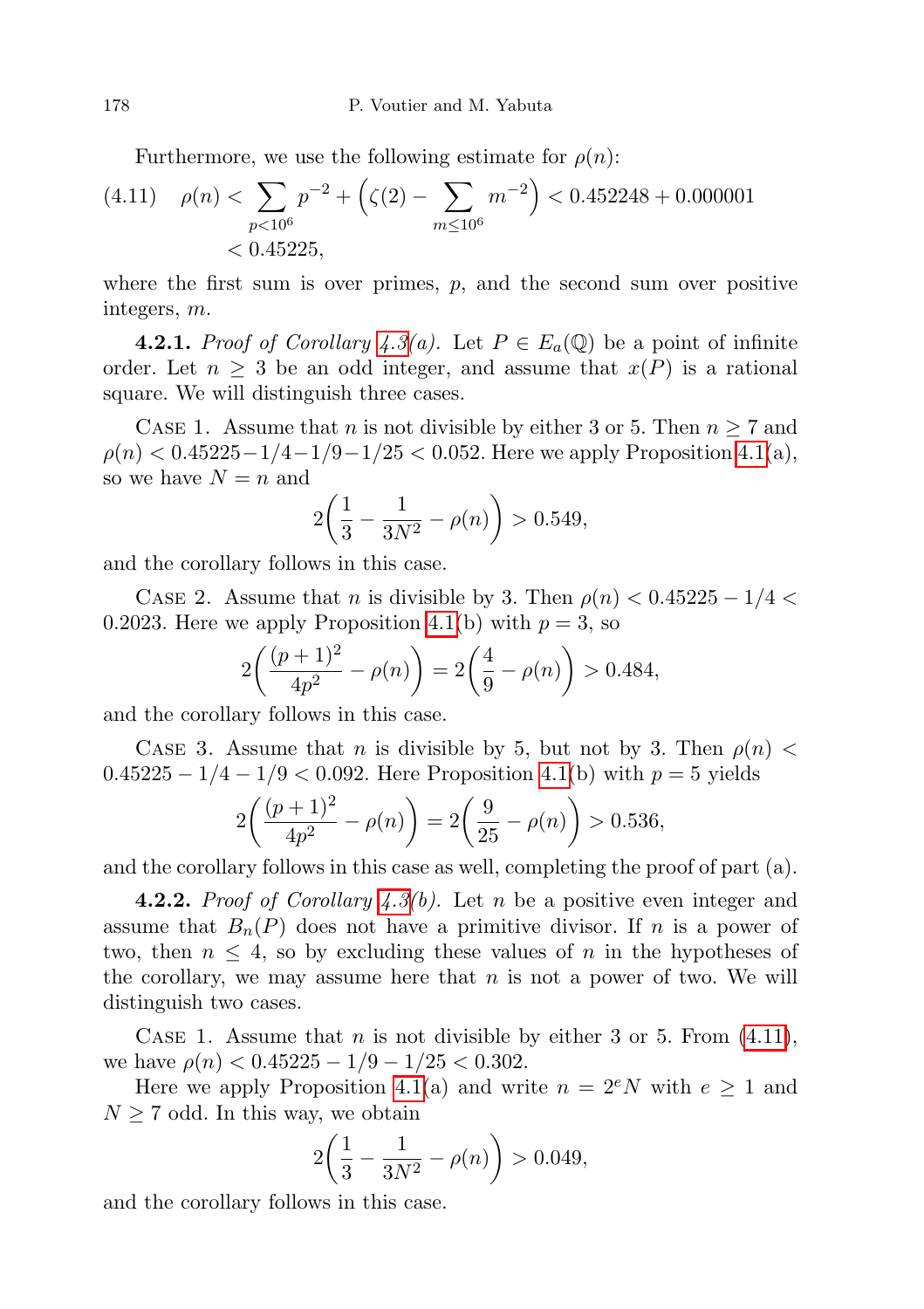Primitive divisors 179

CASE 2. Assume that n is divisible by 3 and not by 5. Then  $\rho(n)$  < 0.41225. Here we apply Proposition [4.1\(](#page-9-1)b) with  $p = 3$ , so

$$
2\left(\frac{(p+1)^2}{4p^2} - \rho(n)\right) = 2\left(\frac{4}{9} - \rho(n)\right) > 0.064,
$$

and the corollary follows in this case.

We have thus completed the proof.  $\blacksquare$ 

## 5. Proof of Theorem [1.3](#page-1-1)

## 5.1. *n* divisible by 5

LEMMA 5.1. Let  $P \in E_a(\mathbb{Q})$  be a point of infinite order, and  $(B_n) =$  $(B_n(E_a, P))$  an elliptic divisibility sequence. For all positive integers m,  $B_{5m}$ has a primitive divisor.

REMARK 5.2. This technique can be applied for other values than 5, provided that  $\psi_n(a,x)$  is reducible over  $\mathbb Q$  (e.g.,  $n = 13, 17, \ldots$ , but not  $n = 7, 11, 19, \ldots$ , for which  $\psi_n(a, x)$  are irreducible).

*Proof of Lemma 5.1.* We can handle  $m = 1, 2, 3, 4$  and 5 using the arguments in Section 3 of [\[7\]](#page-24-10) as they readily generalise to our curves.

For  $m \geq 6$ , we follow the idea of Ingram [\[7,](#page-24-10) Lemma 7].

For a point  $P = (x, y) \in E_a(\mathbb{Q})$ , we can factor  $\psi_5(P) = \psi_5(a, x)$ , the 5-th division polynomial, as

$$
(a2 + 2ax2 + 5x4)(x8 + 12ax6 - 26a2x4 - 52a3x2 + a4).
$$

Writing  $x([m]P) = u/v^2$  with  $gcd(u, v) = 1$ , we obtain

$$
x([5m]P) = \frac{\phi_5(a, u/v^2)}{\psi_5^2(a, u/v^2)},
$$

where  $\psi_5(a,x)$  is a binary form in a and  $x^2$  of degree 12, while  $\phi_5(a,x)$  is x times a binary form in a and  $x^2$  of degree 24. It follows that  $v^{50}\phi_5(a, u/v^2)$ ,  $v^{50}\psi_5^2(a,u/v^2) \in \mathbb{Z}$  and

$$
B_{5m} = v^{50} \psi_5^2(a, u/v^2)/g,
$$

where  $g = \gcd(v^{50}\phi_5(a, u/v^2), v^{50}\psi_5^2(a, u/v^2)).$ We can write  $v^{25}\psi_5(a, u/v^2) = v f_{5,1}(u^2, v^4) f_{5,2}(u^2, v^4)$ , where

$$
f_{5,1}(x,y) = x^4 + 12ax^3y - 26a^2x^2y^2 - 52a^3xy^3 + a^4y^4
$$

and

$$
f_{5,2}(x,y) = 5x^2 + 2axy + a^2y^2.
$$

Lower bounds in terms of y. The roots of  $f_{5,1}(x,1)$  are at the points  $r_{1,1} = -13.6275...a, r_{1,2} = -1.3167...a, r_{1,3} = 0.0190...a$  and  $r_{1,4} =$  $2.9252...a.$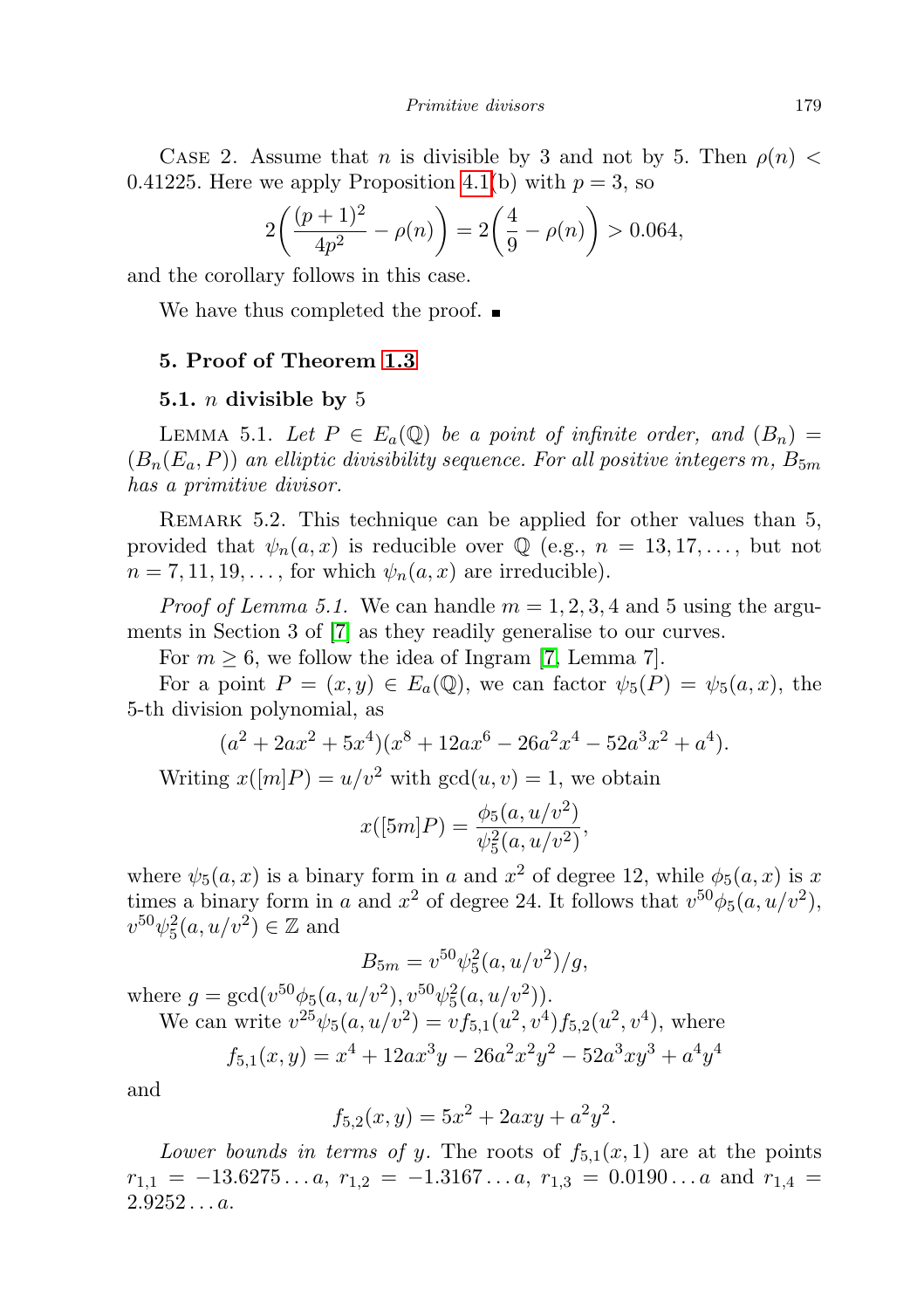The roots of  $f_{5,2}(x,1)$  are  $r_{2,1} = (-1-2i)a/5$  and  $r_{2,2} = (-1+2i)a/5$ . Hence  $f_{5,2}(x,y) = 5(x - r_{2,1}y)(x - r_{2,2}y)$ .

For any integers, x and y, with  $y \neq 0$ , there will be an i and a j such that  $|x/y - r_{i,j}|$  is minimal.

Suppose the closest root to  $z = x/y$  is either  $r_{2,1}$  or  $r_{2,2}$ . The nearest roots of  $f_{5,1}(x, 1)$  to  $r_{2,1}$  and  $r_{2,2}$  are  $r_{1,2}$  and  $r_{1,3}$ , so by solving  $(z-(-1.3167a))^2$  =  $(z - (-a/5))^2 + (2a/5)^2$  and  $(z - (0.019a))^2 = (z - (-a/5))^2 + (2a/5)^2$ respectively for z, we find that  $x/y$  must lie between  $-0.455a$  and  $-0.687a$ .

For such x and  $y$ ,

$$
|f_{5,1}(x,y)|
$$
  
>  $y^4$   $|-0.687a - r_{1,1}|$   $|-0.687a - r_{1,2}|$   $|-0.455a - r_{1,3}|$   $|-0.455a - r_{1,4}|$   
>  $13a^4y^4$ 

and

$$
|f_{5,2}(x,y)| > 5y^2 \, |-0.455a - r_{2,1}| \, |-0.455a - r_{2,2}| \, 1.125a^2y^2.
$$

In this case,

$$
|y^{1/4}| |f_{5,1}(x,y)| |f_{5,2}(x,y)| > 14.6a^{6}|y|^{25/4}.
$$

If the closest root to  $x/y$  is one of the  $r_{1,j}$ 's, then  $|f_{5,2}(x,y)| \geq 5I_y^2 =$  $4a^2y^2/5$  where  $I_y = |2ay/5|$  is the absolute value of the imaginary part of  $r_{2,1}$  and  $r_{2,2}$ .

<span id="page-15-0"></span>In this case,

$$
(5.1) \t |y^{1/4}| |f_{5,1}(x,y)| |f_{5,2}(x,y)| \ge (4/5)a^2|y|^{9/4} > 3.8|y|^{9/4}/|a|^{1/4},
$$

since  $|a| \ge 2$  and  $|f_{5,1}(x,y)| \ge 1$  here.

Hence this last inequality always holds (including for  $y = 0$ ).

Lower bounds in terms of x. The roots of  $f_{5,1}(1, y)$  are at the points  $s_{1,1} = -0.7594... / a$ ,  $s_{1,2} = -0.0733... / a$ ,  $s_{1,3} = 0.3418... / a$  and  $s_{1,4} =$  $52.4909.../a.$ 

And the roots of  $f_{5,2}(1, y)$  are  $s_{2,1} = \frac{(-1 - 2i)}{a}$  and  $s_{2,2} = \frac{(-1 + 2i)}{a}$ . Hence  $f_{5,2}(x,y) = a^2 (y - s_{2,1}x) (y - s_{2,2}x)$ .

For any integers, x and y, with  $x \neq 0$ , there will be an i and a j such that  $|y/x - s_{i,j}|$  is minimal.

Suppose the closest root to  $y/x$  is either  $s_{2,1}$  or  $s_{2,2}$ . The nearest root of  $f_{5,1}(1,y)$  is  $s_{1,1}$ . By solving  $(z - (-0.7594/a))^2 = (z - (-1/a))^2 + (2/a)^2$  for  $z = y/x$ , we find that  $y/x$  must lie beyond  $-9.192/a$ .

For such x and y,  $|f_{5,2}(x,y)| > 71.1x^2$  and  $|f_{5,1}(x,y)| > 45,200x^4$ . In this case,

$$
|y^{1/4}| |f_{5,1}(x,y)| |f_{5,2}(x,y)| > 3.2 \cdot 10^6 x^6 |y^{1/4}|.
$$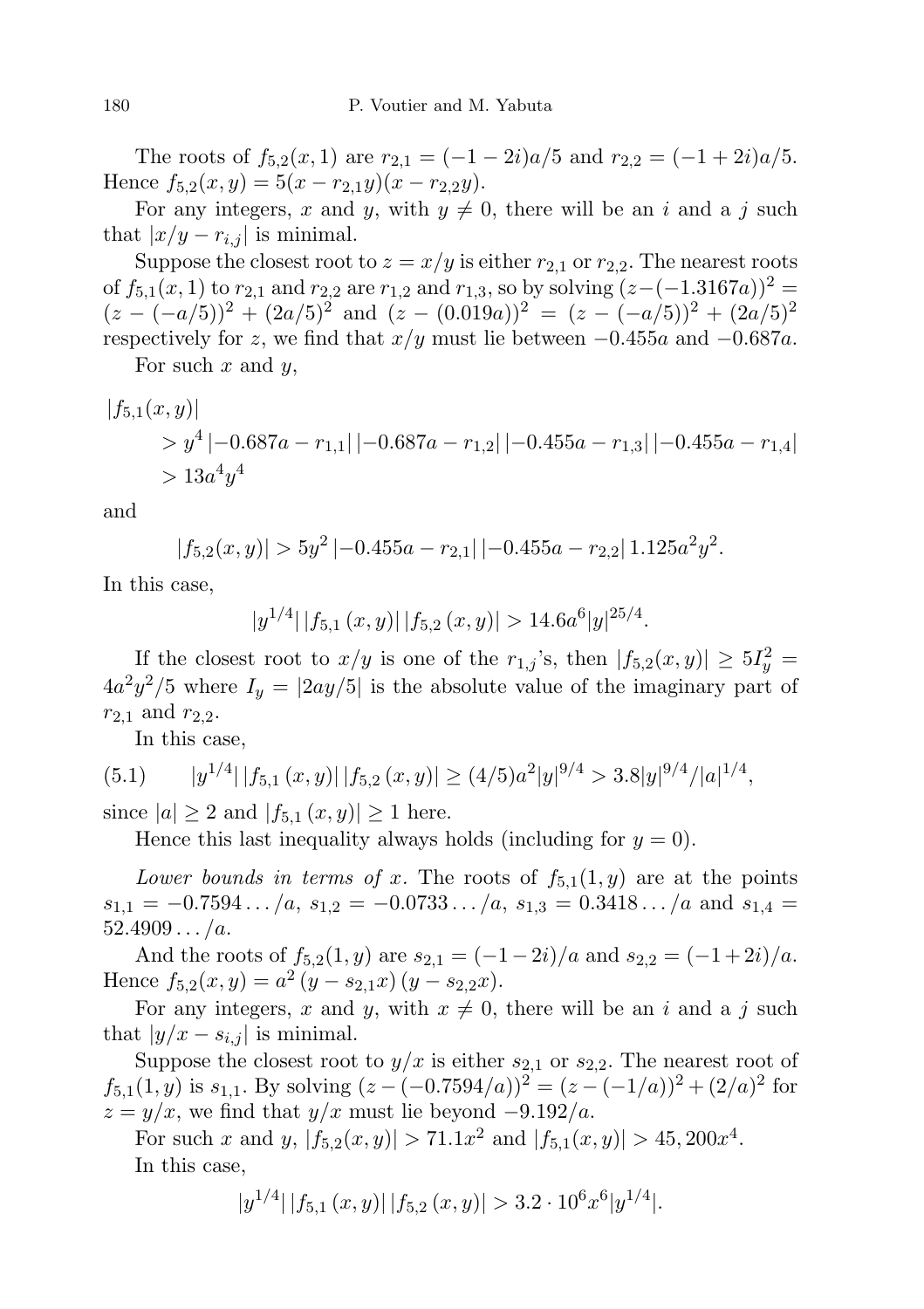Since  $|y/x| > 9.192/|a|$ ,

 $|y^{1/4}| |f_{5,1}(x,y)| |f_{5,2}(x,y)| > 5.5 \cdot 10^6 |x|^{25/4} / |a|^{1/4}.$ 

If the closest root to  $y/x$  is one of the  $s_{1,j}$ 's, then  $|f_{5,2}(x,y)| \geq a^2(2/a)^2x^2$  $= 4x^2$ .

If  $|y/x| > 0.045/|a|$ , then

<span id="page-16-0"></span>(5.2) 
$$
|y^{1/4}| |f_{5,1}(x,y)| |f_{5,2}(x,y)| > (0.045)^{1/4} |x|^{1/4} / |a|^{1/4} \cdot 4x^2
$$

$$
> 1.83 |x|^{9/4} / |a|^{1/4},
$$

since  $|f_{5,1}(x,y)| \geq 1$ .

If  $|y/x| \le 0.045/|a|$ , we find that  $|f_{5,1}(x,y)| > 0.3145x^4 > 0.374x^4/|a|^{1/4}$ and  $|f_{5,2}(x,y)| > 4.912x^2$ , so

$$
|y^{1/4}| |f_{5,1}(x,y)| |f_{5,2}(x,y)| > 0.374x^4 \cdot 4.912x^2/|a|^{1/4} \ge 1.83x^6/|a|^{1/4}
$$

for  $|y| \geq 1$  and  $|a| \geq 2$ .

So [\(5.2\)](#page-16-0) always holds.

Combining (5.1) and (5.2) with 
$$
x = u^2
$$
 and  $y = v^4$ , we find that  
\n(5.3)  $|v| |f_{5,1}(u^2, v^4)| |f_{5,2}(u^2, v^4)| > \min\{1.83|u|^{4.5}/|a|^{1/4}, 3.8|v|^9/|a|^{1/4}\}\$   
\n $\ge 1.83|a|^{-1/4} \min\{|u|^{4.5}, |v|^9\}.$ 

Hence

$$
\log |B_{5m}| > 2 \log(1.83) + 9h(u/v^2) - (1/2) \log |a| - \log(g).
$$

Next, using the Maple command gcdex(psi[5]^2,phi[5],x,'s','t'); and factoring the common denominator, we find that this gcd must divide  $2^{45}a^{24}$ . As in the proof of Lemma 4 of [\[7\]](#page-24-10), we have  $g \mid 2^{45}a^{24}$  and

$$
\log |B_{5m}| > 9h(u/v^2) - (49/2)\log |a| - 29.983.
$$

From Lemma [2.3,](#page-3-0)

$$
h(mP) = h(u/v^2) \ge 2\widehat{h}(mP) - (1/2)\log|a| - 0.32,
$$

so

$$
\log |B_{5m}| > 18\hat{h}(mP) - (9/2) \log |a| - 2.88 - (49/2) \log |a| - 29.983
$$
  
> 18m<sup>2</sup> $\hat{h}(P) - 29 \log |a| - 32.863$ ,

since  $\widehat{h}(mP) = m^2 \widehat{h}(P)$ .

From Lemma [3.4](#page-4-7) applied with  $n = 5$  and using  $mP$  here in place of P there, we get

<span id="page-16-1"></span>
$$
\log |B_{5m}| \le 2 \log 5 + 2h(mP) + (1/2) \log |a| + 0.52
$$
  
< 
$$
< 2m^2 \hat{h}(P) + (1/2) \log |a| + 3.739.
$$

Hence

(5.4) 
$$
16m^2\widehat{h}(P) \le (59/2)\log|a| + 36.602.
$$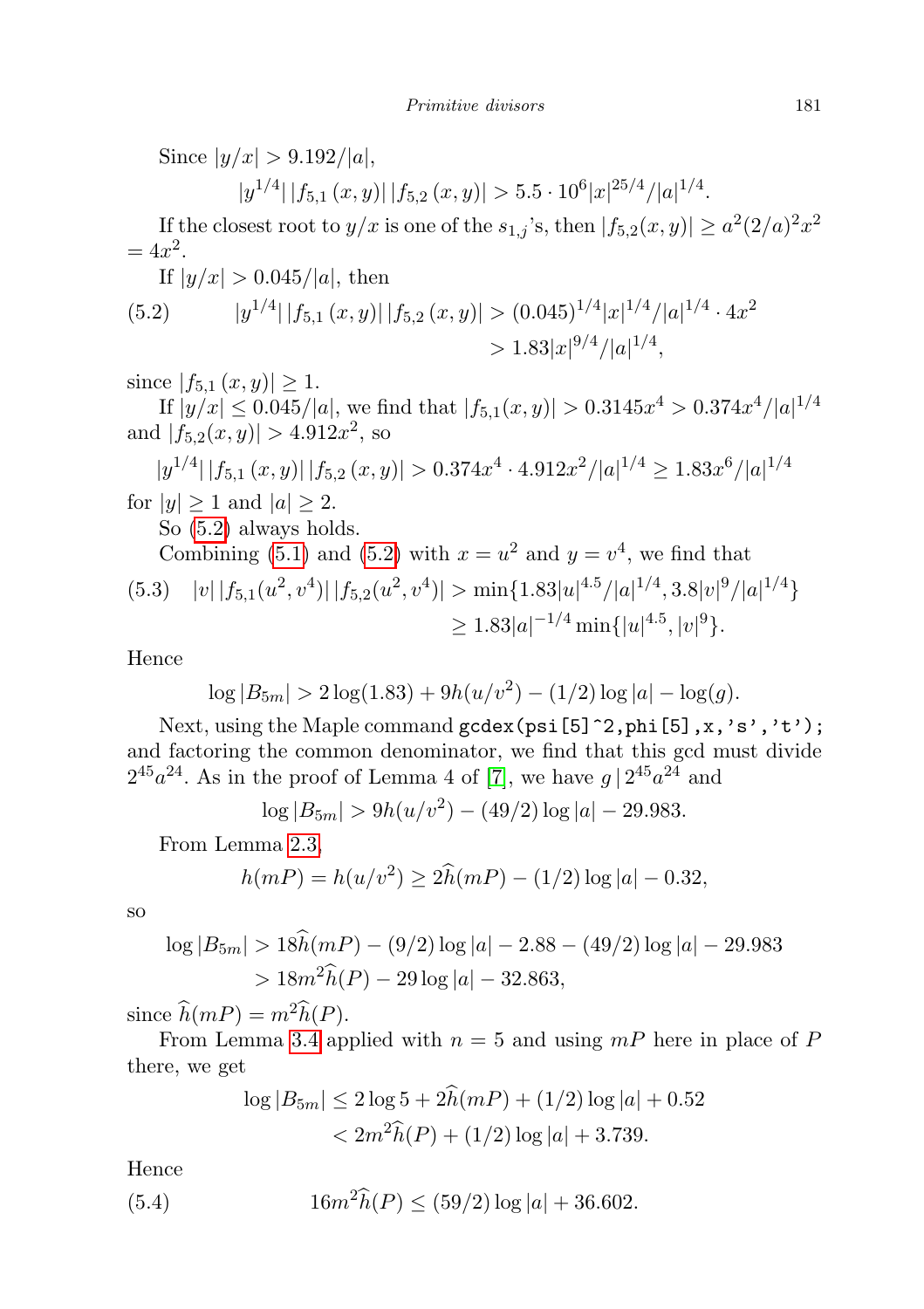Unless  $a \equiv 4 \mod 16$ , from Lemma [2.2](#page-3-1) we find that

(5.5) 
$$
h(P) \ge (1/16) \log |a| + (1/4) \log 2.
$$

Furthermore, if  $a \equiv 4 \mod 16$  and  $x(2P) \notin \mathbb{Z}$ , then  $\delta \geq 2$  if  $\text{ord}_2(x(2P)) = 0$ and  $\delta \geq 3$  otherwise. In both cases, we find from Proposition 1.1 of [\[14\]](#page-24-11) that [\(5.5\)](#page-17-0) holds.

Hence excluding the case of  $a \equiv 4 \mod 16$  and  $x(2P) \in \mathbb{Z}$ , we have

<span id="page-17-0"></span>
$$
m^2 \left(\log |a| + 4\log 2\right) \le (59/2) \log |a| + 36.602.
$$

For  $m \geq 6$ , this can never hold.

For  $a \equiv 4 \mod 16$  and  $a > 0$ , we have

$$
m^2 (\log |a| - 2 \log 2) \le (59/2) \log |a| + 36.602,
$$

or

$$
|a| < \exp((36.602 + 2m^2 \log 2)/(m^2 - (59/2))).
$$

For  $m \geq 6$ , this last inequality is false once  $a > \exp(13.31)$  and hence for  $a > 604, 200$ , since the right-hand side is decreasing for  $m \geq 6$ .

For  $a \equiv 4 \mod 16$  and  $a < 0$ , we have

$$
m^{2}(\log|a| - \log 2) \le (59/2)\log|a| + 36.602,
$$

or

$$
|a| < \exp((36.602 + m^2 \log 2)/(m^2 - (59/2))).
$$

For  $m \geq 6$ , this last inequality is false once  $|a| > \exp(9.471)$  and hence for  $|a| > 13,000$ , since the right-hand side is decreasing for  $m \geq 6$ .

For  $m \geq 7$ , the required inequalities hold for  $a < -37$  and  $a > 213$ .

Search. For each of the remaining values of a with  $a \equiv 4 \mod 16$ , we use PARI to search for possible counterexamples to our lemma.

We search for any points, P, with  $x(2P) \in \mathbb{Z}$ , satisfying [\(5.4\)](#page-16-1) for  $m = 6$ and then check to ensure that  $B_{30}(P)$  always has a primitive divisor for such points.

Using Lemma [2.3](#page-3-0) and since  $\hat{h}(2P) = 4\hat{h}(P)$ , we require

$$
h(2P) = \log |x(2P)| \le 2\left((1/4)\log|a| + 0.26 + 4\frac{29.5\log|a| + 36.602}{16 \cdot 36}\right)
$$
  
< 0.91\log|a| + 1.03.

Furthermore,  $x(2P)$  must be a square by Lemma 6.1(a) of [\[14\]](#page-24-11).

In this way, we were able to check all the remaining values in 4 minutes using PARI on an ordinary laptop. We found 29 pairs  $(a, P)$  such that  $(5.4)$ holds and a is fourth-power-free (6 with  $-9996 \le a \le -12$  and 23 with  $180 < a < 515508$ ).

For all of them,  $B_{30}(P)$  has a primitive divisor. This completes the proof for  $m = 6$ .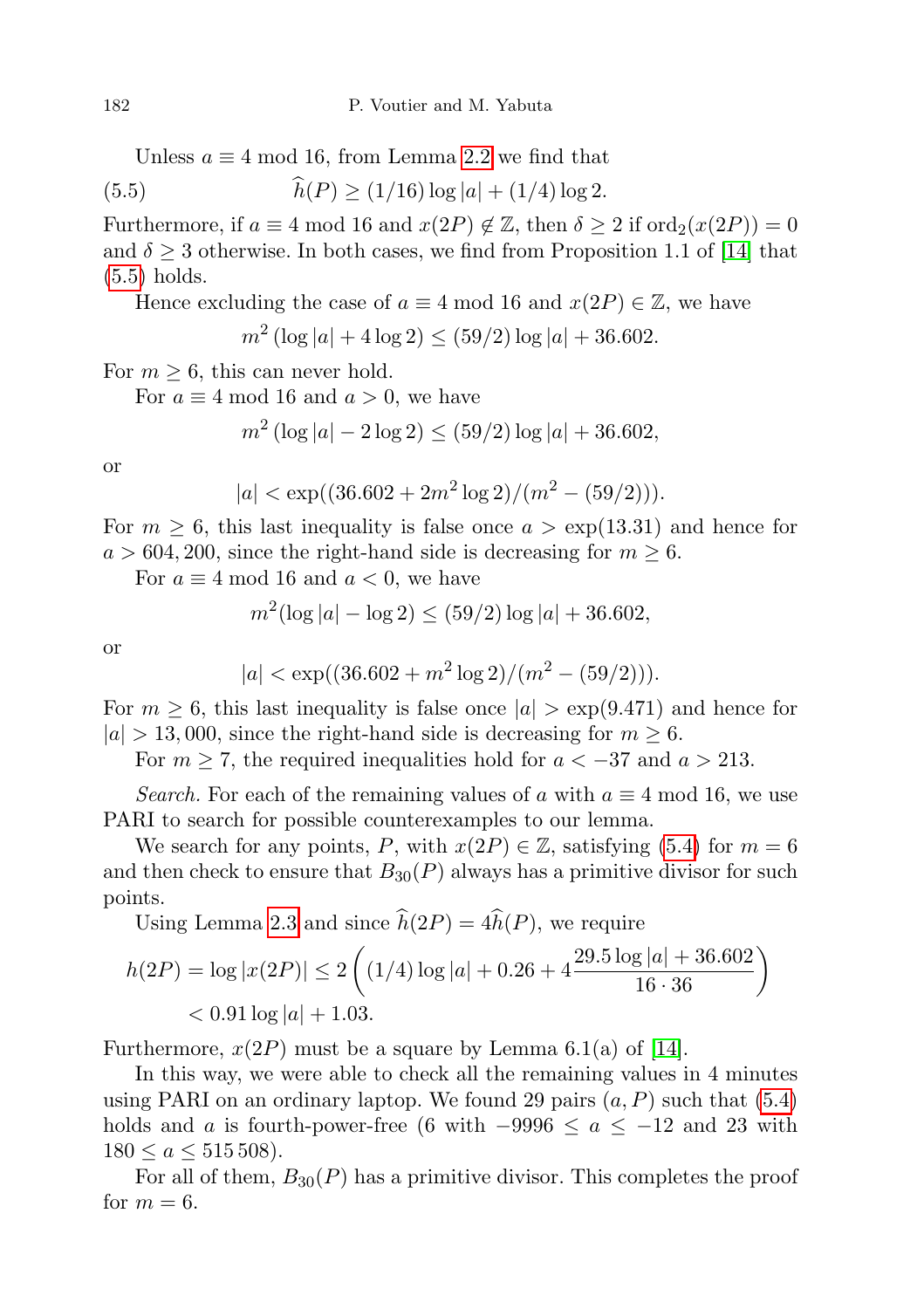Since the left-hand side of  $(5.4)$  is increasing in m, any pair  $(a, P)$  sat-isfying [\(5.4\)](#page-16-1) for  $m > 6$ , must be among these 29 examples. As we noted above, we must have  $-37 \le a \le 213$  if  $B_{5m}(P)$  does not have a primitive divisor for  $m > 6$ , so this leaves only  $a = -12, 180$ .

For  $a = -12$ , the point is  $P = (-2, 4)$  and  $\hat{h}(P) = 0.1252...$  For  $m \geq 8$ , [\(5.4\)](#page-16-1) is no longer satisfied in this case and we check that  $B_{35}(P)$  has a primitive divisor.

For  $a = 180$ , the point is  $P = (-6, 36)$  with  $\hat{h}(P) = 0.2564...$  We proceed in the same way for this case.

**5.2.** *n* **odd**,  $n > 7$ . Let *n* be a positive odd integer and assume that either  $x(P)$  is a rational square or  $x(P) < 0$ . Suppose that the term  $B_n(P)$ does not have a primitive divisor.

**5.2.1.**  $x(P) < 0$ . This only occurs for  $a < 0$ . In this case,  $E_a(\mathbb{R})$  has two components and we are considering points,  $P$ , on the non-identity component of  $E_a(\mathbb{R})$ .

REMARK 5.3. Since Lemma [3.4](#page-4-7) applies for any elliptic curve and since we can obtain results like Lemma [2.3](#page-3-0) for any elliptic curve (see, for example, Proposition 5.18(a) and Theorem 5.35(c) of [\[9\]](#page-24-17)), if E is an elliptic curve such that  $E(\mathbb{R})$  has two components and if we have an explicit version of Lang's conjecture for  $E(\mathbb{Q})$ , then the same idea can be applied to bound from above the odd indices n, such that  $B_n$  has no primitive divisor when P is on the non-identity component of  $E(\mathbb{R})$ .

If  $B_n \geq |A_n|$ , then

<span id="page-18-0"></span>(5.6) 
$$
\log B_n = h(x(nP)) \ge 2\hat{h}(nP) - \frac{1}{2}\log|a| - 0.32
$$

$$
= 2n^2\hat{h}(P) - \frac{1}{2}\log|a| - 0.32,
$$

from Lemma [2.3.](#page-3-0)

If  $B_n < |A_n|$ , then

$$
-\sqrt{|a|} \le x(nP) < 0,
$$

since  $x(P) < 0$  and n odd implies  $x(nP) < 0$ . Thus  $|A_n/B_n| \leq \sqrt{|a|}$ , so

$$
\log |A_n| - \frac{1}{2} \log |a| \le \log B_n.
$$

Therefore, from Lemma [2.3,](#page-3-0)

(5.7) 
$$
\log B_n > h(x(nP)) - \frac{1}{2}\log|a| \ge 2n^2\widehat{h}(P) - \log|a| - 0.32.
$$

Since this lower bound is weaker than [\(5.6\)](#page-18-0), we shall use it in what follows.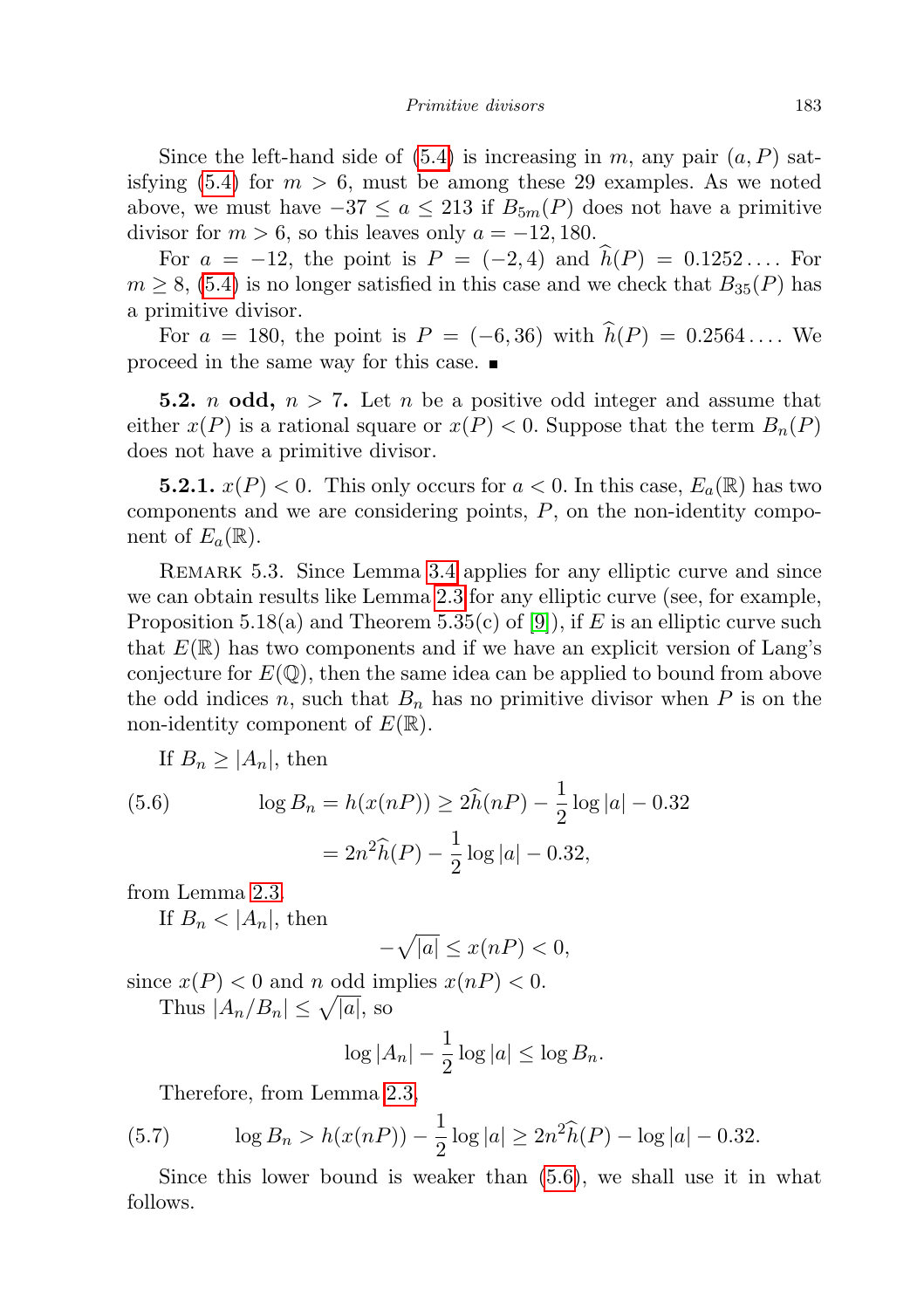<span id="page-19-1"></span>Applying Lemma [3.4,](#page-4-7) we have

(5.8) 
$$
2n^2(1-\rho(n))\widehat{h}(P) < \eta(n) + \omega(n)K + \log|a| + 0.32.
$$

From Lemma [2.2,](#page-3-1)

$$
\frac{n^2}{8}(1 - \rho(n))(\log|a| - 2\log 2) < \eta(n) + \omega(n)K + \log|a| + 0.32.
$$
\nFor  $|a| \geq 8$ ,

$$
\frac{1}{\log|a| - 2\log 2} < 1.443, \qquad \frac{K}{\log|a| - 2\log 2} < 2.251, \\
\frac{\log|a| + 0.32}{\log|a| - 2\log 2} < 3.462.
$$

Hence,

(5.9) 
$$
\frac{n^2}{8}(1-\rho(n)) < 1.443\eta(n) + 2.251\omega(n) + 3.462.
$$

Since *n* is odd, from [\(4.11\)](#page-12-2),  $\rho(n) < 0.20225$  and applying [\(4.10\)](#page-12-2)

<span id="page-19-0"></span>
$$
0.0997n^2 < 2.886 \log n + 3.116 \frac{\log n}{\log \log n} + 3.462.
$$

Using this inequality, we obtain the bound  $n < 14.01$ , so  $n \leq 13$ . We can directly calculate both sides of  $(5.9)$  and find that it fails for  $n = 9$  and  $n = 11$ , proving our desired result for  $|a| \geq 8$ .

Using PARI, we find that for  $-8 < a < 0$ ,  $E_a(\mathbb{Q})$  is non-trivial only for  $a = -2, -5, -6$  and  $-7$ . Each of these is of rank 1 and the generator, P, satisfies  $\widehat{h}(P) \geq 0.3043...$  (attained for  $a = -2$ ). Applying this lower bound for the height and  $\rho(n) < 0.20225$  to [\(5.8\)](#page-19-1), we find that

$$
0.485n2 > 2\log n + 2.16\frac{\log n}{\log \log n} + 2.4 > 2\log n + \omega(n)K + \log |a| + 0.32
$$

for  $-8 \le a \le -2$  and  $n > 5.2$ , as required.

NOTE. Recall that the height function, ellheight, in PARI returns a value that is twice our height here.

<span id="page-19-2"></span>**5.2.2.**  $x(P)$ , a rational square. From Lemma [2.2,](#page-3-1) we have

(5.10) 
$$
\widehat{h}(P) \ge \frac{1}{16} \log |a| - \frac{1}{8} \log 2.
$$

Assume further that  $|a| \geq 33$ . Then

<span id="page-19-3"></span>(5.11) 
$$
\frac{1}{\log|a| - 2\log 2} < 0.474, \quad \frac{K}{\log|a| - 2\log 2} < 1.075,
$$

$$
\frac{L}{\log|a| - 2\log 2} < 0.981.
$$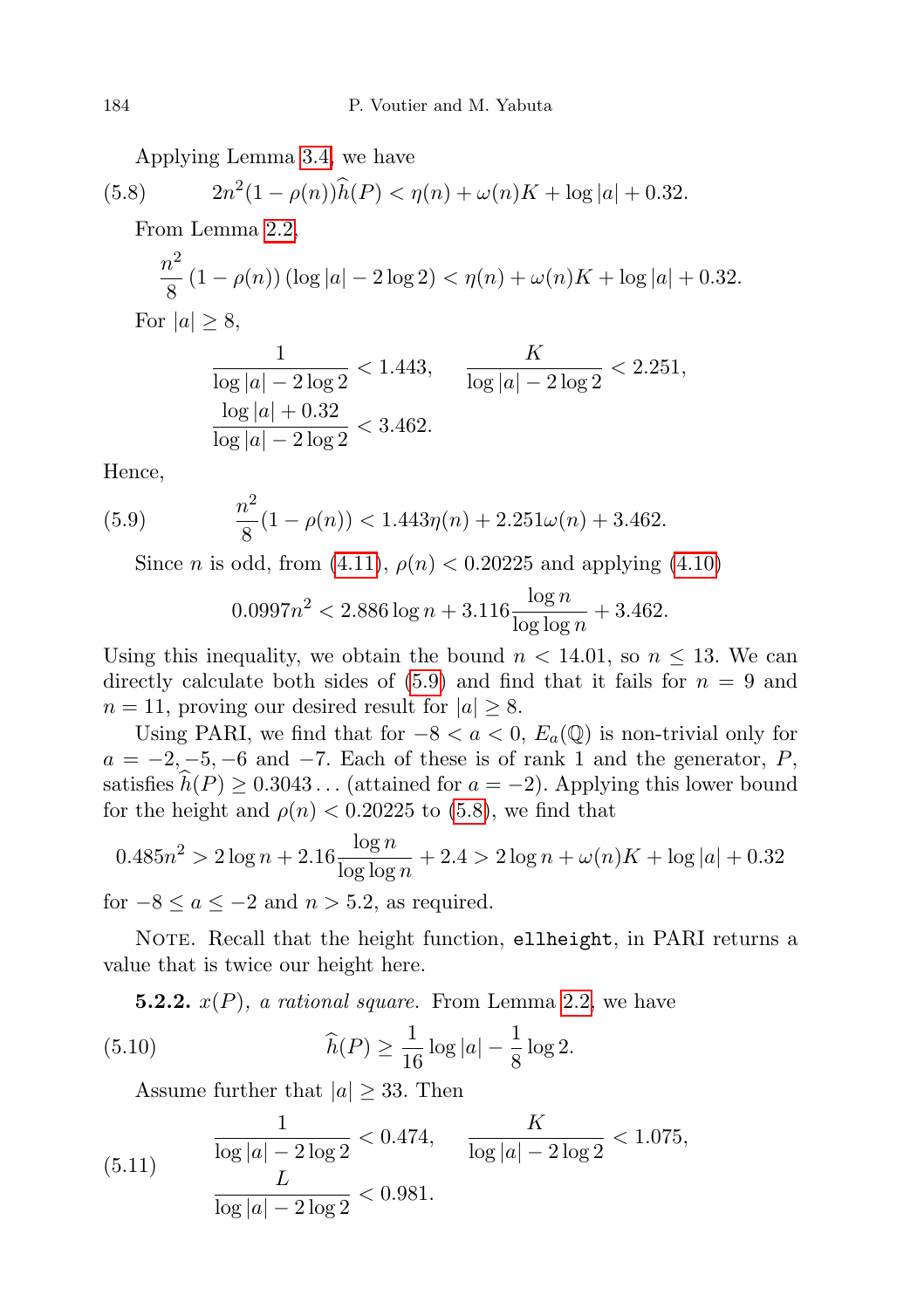Substituting  $(5.10)$  into Corollary  $4.3(a)$  shows that

$$
0.484\left(\frac{1}{16}\log|a| - \frac{1}{8}\log 2\right)n^2 < 2\log n + \frac{1.3841\log n}{\log\log n}K + K + L
$$

must hold if  $B_n(P)$  does not have a primitive divisor.

Dividing both sides of this equation by  $log |a| - 2 log 2$  and substituting the estimates [\(5.11\)](#page-19-3) yields

$$
0.030n2 < 0.948 \log n + 1.075 \frac{1.3841 \log n}{\log \log n} + 2.056
$$

$$
< (\log n) \left( 0.948 + \frac{1.488}{\log \log n} \right) + 2.056.
$$

Using this inequality, we obtain the bound  $n < 17.13$ , so  $n \leq 17$ , if  $B_n(P)$ does not have a primitive divisor.

We will next give the better bounds by using the inequalities of Proposition  $4.1(b)$ .

If n is odd and divisible by p, then, by Proposition [4.1\(](#page-9-1)b),  $(5.10)$  and  $(5.11),$  $(5.11),$ 

$$
0 < \frac{1}{8} \left( \frac{(p+1)^2}{4p^2} - \rho(n) \right) n^2 \le \frac{\eta(n) + \omega(n)K + L}{\log|a| - 2\log 2} < 0.474\eta(n) + 1.075\omega(n) + 0.981.
$$

Using this inequality, we can eliminate  $n = 9, 11, 13, 15$  and 17 (with  $p = 3$ , 11, 13, 3 and 17, respectively) for  $|a| \geq 33$ .

Next using Lemma [2.3,](#page-3-0) if  $x(P)$  is a rational square and  $\widehat{h}(P) \leq (\log |a|)/4$ , then  $h(P) \leq (1/2) \log |a| + (1/2) \log |a| + 0.52 = \log |a| + 0.52$ . That is, writing  $x(P) = r/s$ , max  $(|r|, |s|) < 1.7|a|$ . Using this bound on  $x(P)$  we can enumerate all points with  $x(P)$  a rational square,  $\hat{h}(P) \leq (\log |a|)/4$  and  $|a| \leq 32$  (in PARI, say):

| Table 1 |               |                  |
|---------|---------------|------------------|
| a.      | Ρ             | $\widehat{h}(P)$ |
| $-12$   | $(4, \pm 4)$  | 0.5011           |
| 3       | $(1, \pm 2)$  | 0.2505           |
| 15      | $(1, \pm 4)$  | $0.5673\dots$    |
| 20      | $(4, \pm 12)$ | 0.6355           |

Repeating the above arguments with  $|a| \geq 2$  (noting the  $E_{-1}(\mathbb{Q})$  and  $E_1(\mathbb{Q})$  contain only torsion points) and  $\hat{h}(P) \geq (\log |a|)/4$ , we obtain

$$
0.12n^2 < (\log n) \left( 2.886 + \frac{1.732}{\log \log n} \right) + 2.213
$$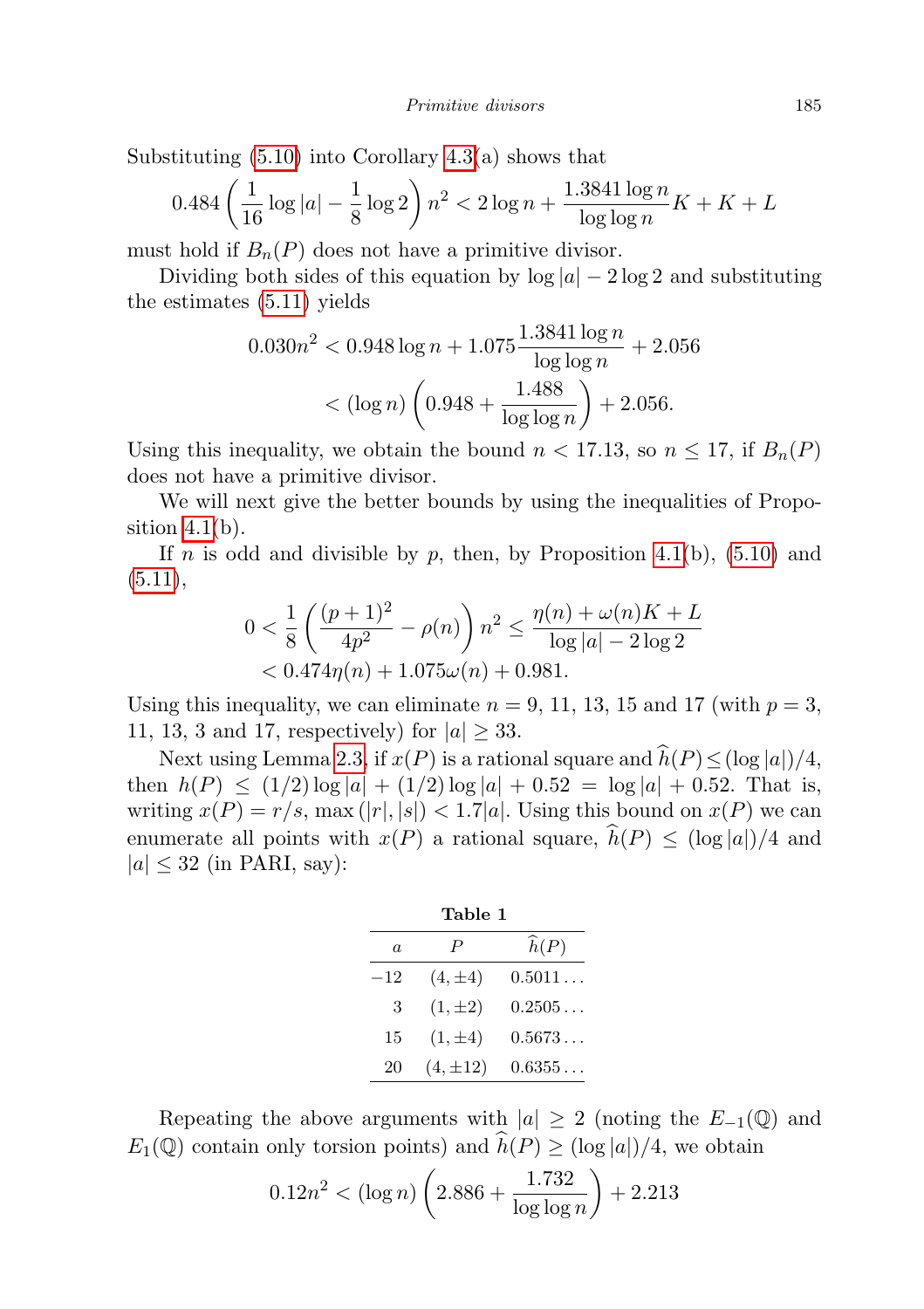from Corollary [4.3\(](#page-10-0)a), and

$$
0 < \frac{1}{2} \left( \frac{(p+1)^2}{4p^2} - \rho(n) \right) n^2 < 1.443\eta(n) + 1.251\omega(n) + 0.962
$$

from Proposition [4.1\(](#page-9-1)b).

From the first of these inequalities, we find that  $n < 10.8$  and so  $n \leq 9$ for all a and  $P \in E_a(\mathbb{Q})$  with  $|a| \geq 2$  and  $\widehat{h}(P) \geq (\log |a|)/4$ . The second inequality allows us to eliminate  $n = 9$ . Hence we find that  $n \leq 7$  for all elliptic divisibility sequences such that  $B_n(P)$  does not have a primitive divisor, with the exception of those generated by the 8 points, P, in Table 1.

Substituting  $a = 3$  and  $\hat{h}(P) = 0.2505...$  into the inequality in Corollary  $4.3(a)$ , we find that

$$
0.484n^2 < \left(7.984 + \frac{5.912}{\log \log n}\right) \log n + 7.744.
$$

Using this inequality, we find that  $n \leq 9$ . For  $n = 9$ , we use Proposi-tion [4.1\(](#page-9-1)b) with  $p = 3$ . The left-hand side exceeds the right-hand side, and so we can eliminate  $n = 9$  too.

We proceed in the same way for  $a = -12$  and 15 and 20.

This completes the proof for *n* odd.

**5.3.** *n* even,  $n \geq 20$ . Let *n* be a positive even integer and not a power of two. Assume that  $B_n(P)$  does not have a primitive divisor.

We suppose that  $|a| \geq 384$ . Then

<span id="page-21-0"></span>(5.12) 
$$
\frac{1}{\log |a| - 2 \log 2} < 0.22, \quad \frac{K}{\log |a| - 2 \log 2} < 0.766,
$$

$$
\frac{L}{\log |a| - 2 \log 2} < 0.722.
$$

From  $(5.10)$ ,  $(5.12)$  and using the same argument as for n odd, with Corollary [4.3\(](#page-10-0)b), we have

$$
0.003n^2 < \left(0.44 + \frac{1.061}{\log \log n}\right) \log n + 0.722.
$$

By using this inequality, we obtain the bound  $n < 42.4$ , so  $n \leq 42$ .

From Proposition [4.1\(](#page-9-1)a),  $(5.10)$  and  $(5.12)$ , we have

$$
\frac{1}{8}\left(\frac{1}{3}-\frac{1}{3N^2}-\rho(n)\right)n^2 < 0.22\eta(n) + 0.766\omega(n) + 1.488.
$$

Using this inequality, we obtain  $n \leq 20$  or  $n = 24, 30, 32, 36, 42,$  for  $|a| \geq 384$ . Furthermore, recall that we need not consider  $n = 30$ , since we have already eliminated those *n* divisible by 5.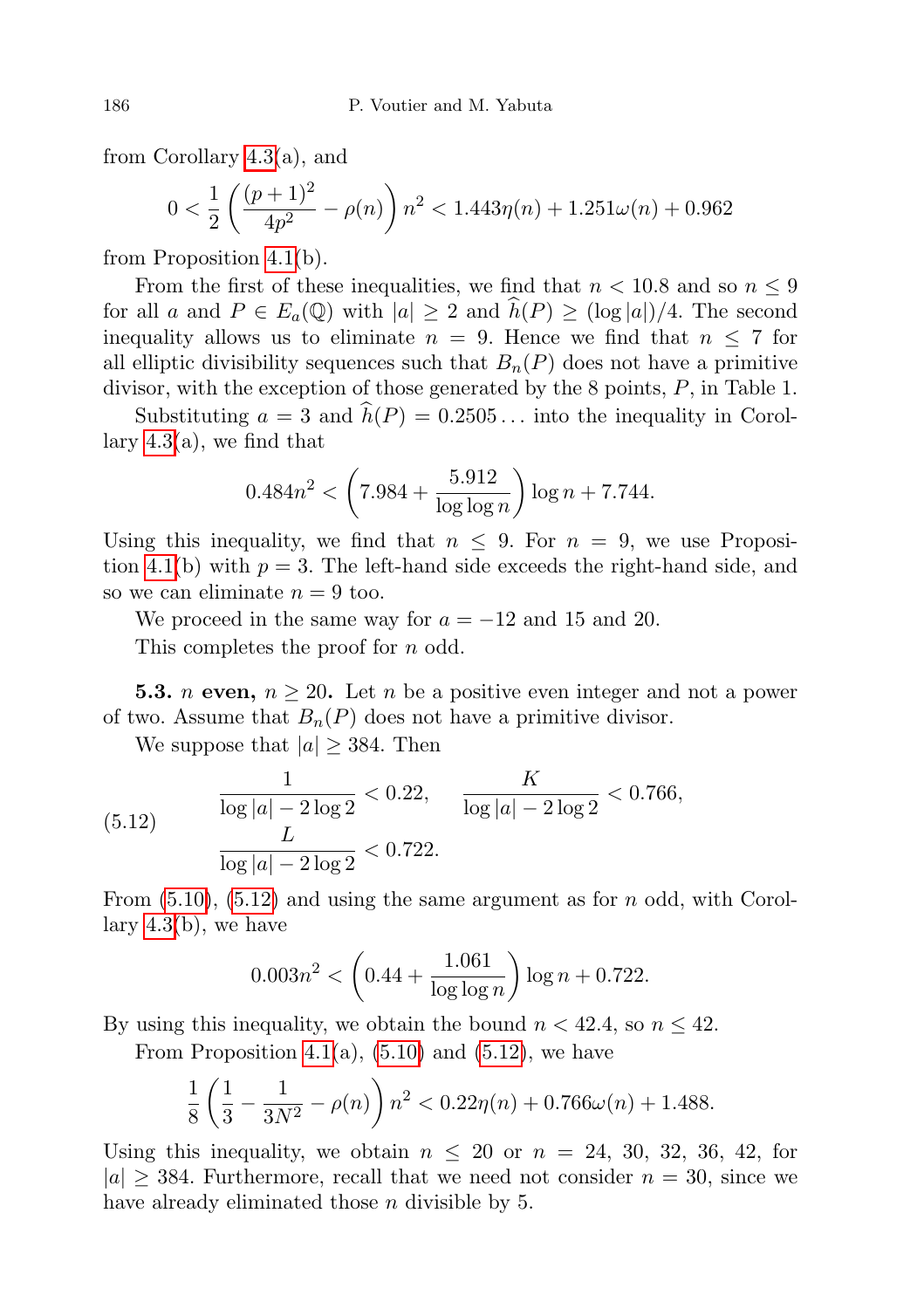Applying Proposition [4.1\(](#page-9-1)b),  $(5.10)$  and  $(5.12)$ , we have

$$
\frac{1}{8}\left(\frac{(p+1)^2}{4p^2}-\rho(n)\right)n^2 < 0.22\eta(n) + 0.766\omega(n) + 0.722.
$$

Using this inequality for the remaining values of n, we obtain  $n < 20$  for  $|a| \geq 384$  ( $n \leq 14$ , in fact).

Now assume that  $-384 < a < 384$ . Again, we can proceed as in the case of n odd. First, we use Corollary [4.3\(](#page-10-0)b), Proposition [4.1\(](#page-9-1)a) and Proposi-tion [4.1\(](#page-9-1)b) to shows that if  $B_n(P)$  has no primitive divisor, then  $n \leq 20$  for  $|a| \geq 2$  and  $\widehat{h}(P) \geq (\log |a|)/4$ .

Then we use Lemma [2.3](#page-3-0) to find all points on  $E_a(\mathbb{Q})$  with  $|a| \leq 384$ and  $0 < \hat{h}(P) \leq (\log |a|)/4$  and calculate  $B_n(P)$  until the inequality in Corollary [4.3\(](#page-10-0)b) is no longer satisfied. Using PARI, 410 such points, P, were found. Typically, we needed to check  $B_n(P)$  for n up to 20 – 25, although for  $a = -12$ , the search had to continue to  $n = 52$ . The entire calculation took 11 minutes on an ordinary laptop.

**5.4.**  $n = 3$ . As mentioned in the proof of Lemma [3.5,](#page-4-6) from the arguments on pages 92–93 of [\[13\]](#page-24-14), we can write  $P = (b_1M^2/e^2, b_1MN/e^3)$  in lowest terms. By the duplication formula, we have

<span id="page-22-1"></span><span id="page-22-0"></span>
$$
x(2P) = \frac{(2b_1M^4 - N^2)^2}{4M^2N^2e^2}.
$$

 $x(P)$  is a square. Applying Lemma [3.5\(](#page-4-6)a) with  $m = 2$  and  $n = 1$ , we have

(5.13) 
$$
0 < (A_2B_1 - A_1B_2)^2 \le B_1B_3.
$$

Since  $B_1 | B_2$ , we can write  $B_2 = k^2 B_1$  for some integer  $k \geq 1$ . Substituting this expression into [\(5.13\)](#page-22-0), we obtain

$$
(5.14) \t\t 0 < B_1(A_2 - k^2 A_1)^2 \le B_3.
$$

If  $|A_2 - k^2 A_1| > 3$ , then from [\(5.14\)](#page-22-1), this implies that  $B_3 > 3^2 B_1$  holds. Therefore from Lemma [3.3,](#page-4-8)  $B_3$  has a primitive divisor.

Assume that  $|A_2 - k^2 A_1| \leq 3$ . Then writing  $A_1 = a_1^2$  and  $A_2 = a_2^2$  with  $a_1, a_2 \geq 1$ , we have

(5.15) 
$$
|A_2 - k^2 A_1| = |(a_2 - ka_1)(a_2 + ka_1)| \le 3.
$$

From Lemma 6.1(c) of [\[14\]](#page-24-11), we have  $\text{ord}_2(B_2) \geq \text{ord}_2(B_1) + 2$  and so  $k \geq 2$ . By the left-hand inequality of [\(5.14\)](#page-22-1),  $a_2 \neq ka_1$  and so  $a_2 + ka_1 \leq 3$ . Together, these two statements imply that  $a_1 = a_2 = 1$  and  $k = 2$ . Since  $A_1 = 1$  and  $gcd(b_1, e) = gcd(M, e) = 1$ , it follows that  $b_1 = M = \pm 1$  and so  $P = (1/e^2, \pm N/e^3)$ . Therefore,  $x(2P) = (\pm 2 - N^2)^2/(4N^2e^2) = 1/(4e^2)$ , since  $A_2 = 1$  and  $B_2 = k^2 B_1 = 4e^2$ . Hence,  $N = \pm 1, \pm 2$ .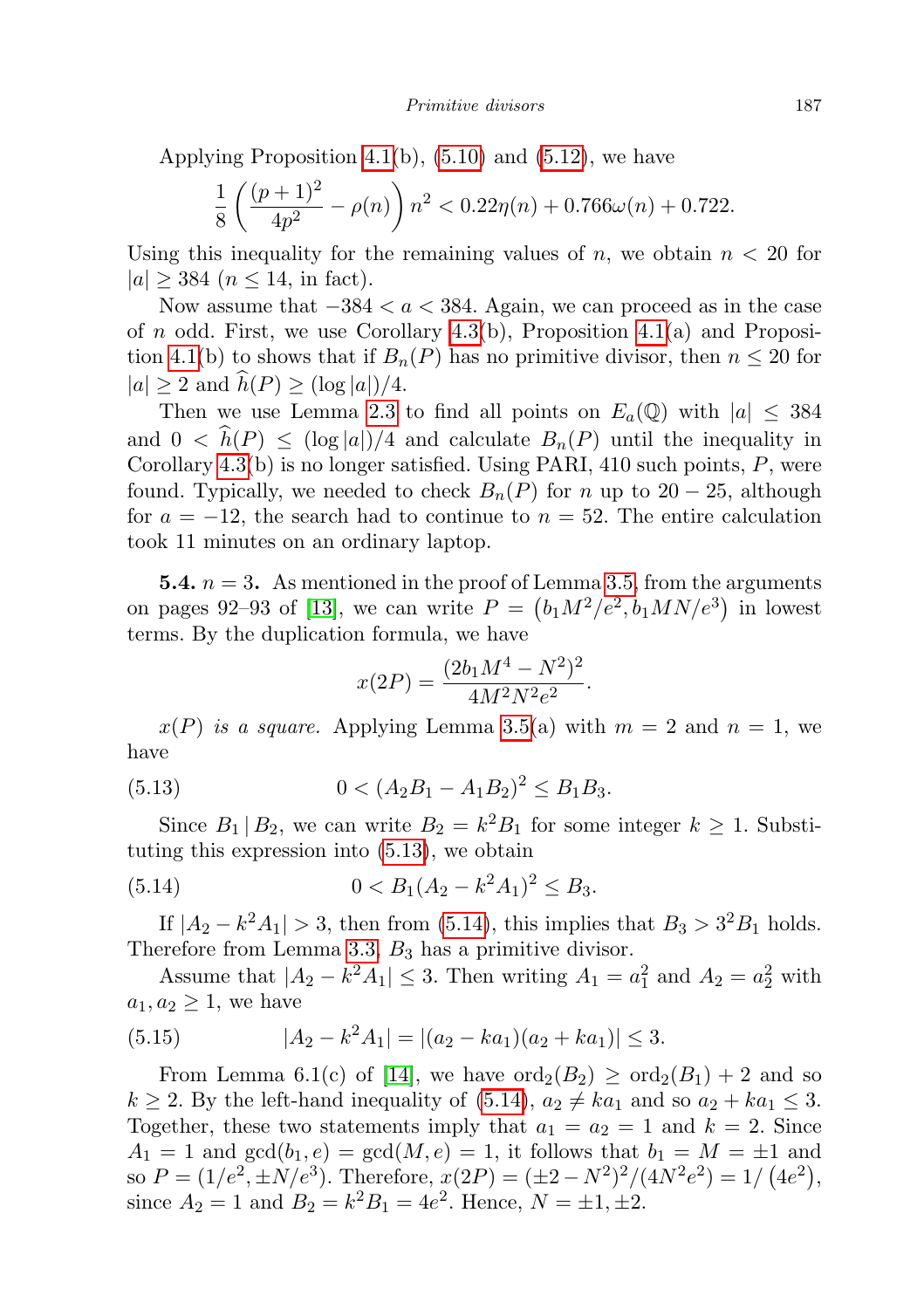If  $N = \pm 1$ , then  $P = (1/e^2, \pm 1/e^3)$ , which is impossible. Next assume that  $N = \pm 2$ . Then  $P = (1/e^2, \pm 2/e^3)$ . Substituting  $x = 1/e^2$  and  $y =$  $\pm 2/e^3$  into  $y^2 = x^3 + ax$ , we obtain  $a = 3$  and  $e = \pm 1$ . That is,  $P = (1, \pm 2)$ . In this case,  $B_2 = 4$  and  $B_3 = 9$ . Thus  $B_3$  has a primitive divisor.

$$
x(P) < 0
$$
. Applying Lemma 3.5(b) with  $m = 2$  and  $n = 1$ , we have

$$
0 < (A_2B_1 - A_1B_2)^2 \le 4B_1B_3.
$$

Once again we can write  $B_2 = k^2 B_1$  for some integer  $k \ge 1$  and we have

$$
0 < B_1(A_2 - k^2 A_1)^2 \le 4B_3.
$$

In fact, from Lemma [3.5\(](#page-4-6)a), we have

$$
0 < B_1(A_2 - k^2 A_1)^2 \le B_3,
$$

unless  $a \equiv 4 \mod 16$  and  $\text{ord}_2(x(P)) = 1$ .

If  $|A_2 - k^2 A_1| > 6$ , then  $B_3 > 3^2 B_1$  holds. Therefore from Lemma [3.3,](#page-4-8)  $B_3$  has a primitive divisor.

Assume that  $|A_2 - k^2 A_1| \leq 6$  with  $2 || A_1$  or  $|A_2 - k^2 A_1| \leq 3$  otherwise. Since  $A_1 < 0$  and  $A_2$  is a square, we have  $(A_1, A_2, k) = (-2, 4, 1), (-2, 1, 1)$ or  $(-1, 1, 1)$ .

In the first case,  $b_1 = -2$  and  $M = \pm 1$ , so  $P = (-2/e^2, \pm 2N/e^3)$ . Therefore,  $x(2P) = (-4 - N^2)^2/(4N^2e^2) = 4/e^2$  since  $A_2 = 4$  and  $B_2 =$  $k^2B_1 = e^2$ . Hence  $(-4 - N^2)/(2N) = \pm 2$ , that is  $N = \pm 2$  and so  $P =$  $(-2/e^2, \pm 4/e^3)$ . In order for P to be on the curve  $E_a$ ,  $a = -12/e^4$ . This implies that  $e = \pm 1$  and  $a = -12$ . In this case,  $B_1 = B_2 = 1$  and  $B_3 = 3$ , so  $B_3$  has a primitive divisor.

In the second case (i.e.,  $(A_1, A_2, k) = (-2, 1, 1)$ ), once again we have  $x(2P) = (-4 - N^2)^2/(4N^2e^2)$  and  $B_2 = k^2B_1 = e^2$ . Since  $A_2 = 1$ ,  $x(2P) =$  $1/e^2$ , so  $(-4 - N^2)/(2N) = \pm 1$ . There are no such rational N and hence this case is impossible too.

Lastly, we consider  $(A_1, A_2, k) = (-1, 1, 1)$ . Here we have  $b_1 = -1$  and  $M = \pm 1$ , so  $P = (-1/e^2, \pm N/e^3)$ . Therefore,  $x(2P) = (-2 - N^2)^2/(4N^2e^2)$  $= 1/e^2$  since  $A_2 = 1$  and  $B_2 = k^2 B_1 = e^2$ . Hence  $(-2 - N^2)/(2N) = \pm 1$ . There are no such rational N and hence this case is impossible too.

Thus  $B_3$  always has a primitive divisor in this case too.

**5.5.**  $4 \leq n \leq 20$ . In Section 2 of [\[7\]](#page-24-10), Ingram showed that there are no solutions for  $n = 5$  and 7. In Section 3 of the same paper, he proves the same for  $n = 4, 6, 10, 12, 14, 18$  and 20, provided that  $a = -N^2$ . However, writing  $x(P) = A/B^2$  and setting  $X = A^2/(A^2, a)$  and  $Y = aB^4/(A^2, a)$ , rather than Ingram's values, we find that the polynomials,  $\Psi_n$ , are still reducible (although not always with as many factors as in the  $a = -N^2$  case). Hence his same arguments hold (basically, for each of the possible values of the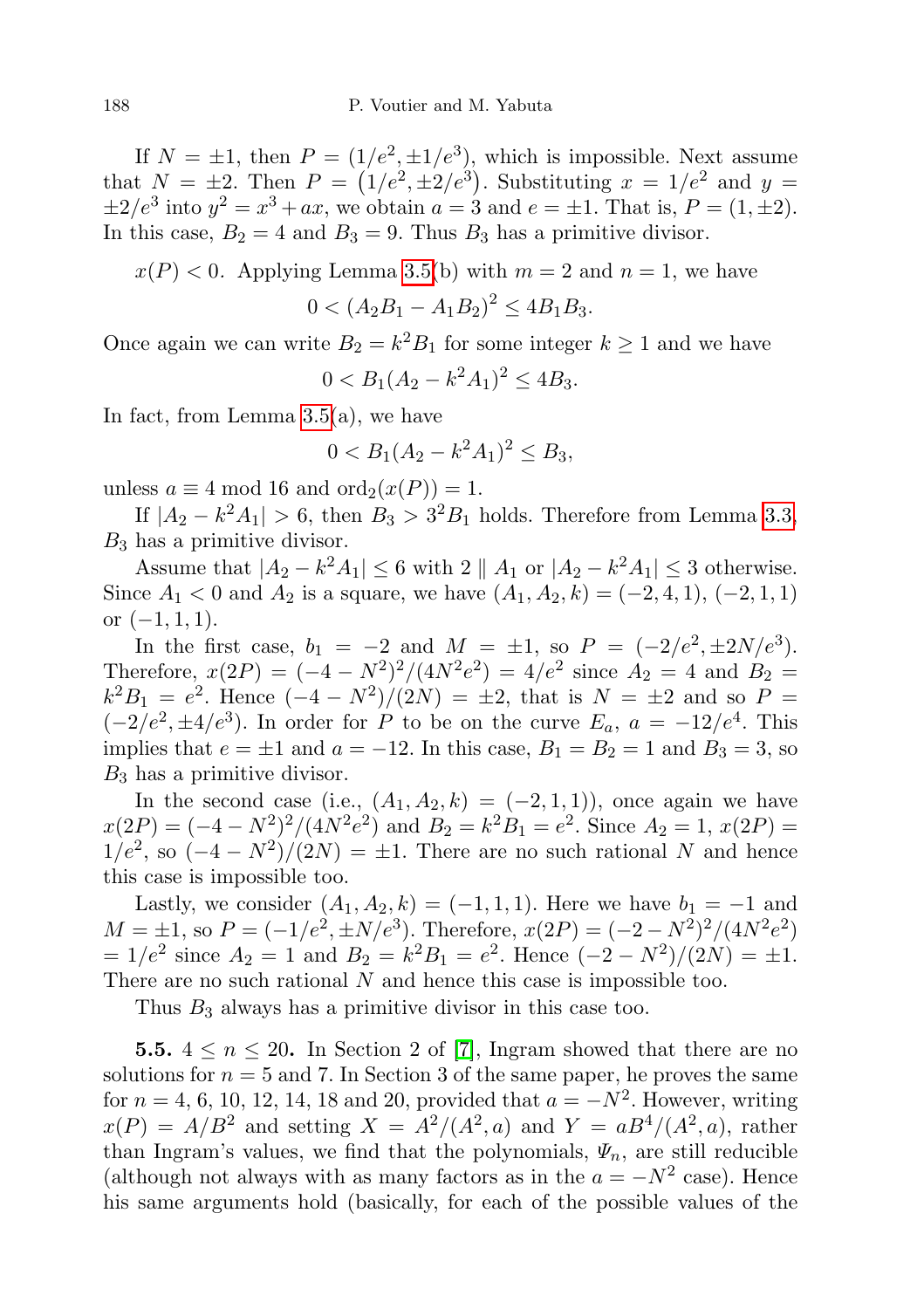factors use a reduction technique to eliminate one of the variables and then factor the resulting single-variable polynomial to solve for  $X$ ).

One can easily show that if  $B_n(E, P)$  has no primitive divisor, then neither does  $B_{rad(n)}(E, (n/\text{rad}(n))P)$ .

This completes the proof.

Lastly, note that the results for these values of  $n$  hold without any conditions on  $x(P)$  and thus provide evidence for our claim in Remark [1.5.](#page-1-2)

## References

- <span id="page-24-4"></span>[1] Yu. Bilu, G. Hanrot and P. M. Voutier (with an appendix by M. Mignotte), Existence of primitive divisor of Lucas and Lehmer numbers, J. Reine Angew. Math. 539 (2001), 75–122.
- <span id="page-24-1"></span>[\[2\]](http://dx.doi.org/10.2307/1967797) R. D. Carmichael, On the numerical factors of the arithmetic forms  $\alpha^n \pm \beta^n$ , Ann. of Math. 15 (1913), 30–70.
- <span id="page-24-13"></span>[3] J. E. Cremona, M. Prickett and S. Siksek, Height difference bounds for elliptic curves over number fields, J. Number Theory 116 (2006), 42–68.
- <span id="page-24-3"></span>[4] L. K. Durst, Exceptional real Lehmer sequences, Pacific J. Math. 9 (1959), 437–441.
- <span id="page-24-9"></span>[\[5\]](http://dx.doi.org/10.1016/j.jnt.2005.08.002) G. Everest, G. Mclaren and T. Ward, Primitive divisors of elliptic divisibility sequences, J. Number Theory 118 (2006), 71–89.
- <span id="page-24-5"></span>[6] G. Everest, A. van der Poorten, I. Shparlinski and T. Ward, Recurrence Sequences, Math. Surveys Monogr. 104, Amer. Math. Soc., Providence, RI, 2003.
- <span id="page-24-10"></span>[\[7\]](http://dx.doi.org/10.1016/j.jnt.2006.08.007) P. Ingram, Elliptic divisibility sequences over certain curves, J. Number Theory 123 (2007), 473–486.
- <span id="page-24-16"></span>[8] G. Robin, Estimation de la fonction de Tchebychef  $\theta$  sur le k-ième nombre premier et grandes valeurs de la fonction  $\omega(n)$  nombre de diviseurs premiers de n, Acta Arith. 42 (1983), 367–389.
- <span id="page-24-17"></span>[9] S. Schmitt and H. G. Zimmer (with an appendix by A. Pethő), *Elliptic Curves:* A Computational Approach, de Gruyter Stud. Math. 31, de Gruyter, Berlin, 2003.
- <span id="page-24-6"></span>[10] J. H. Silverman, The Arithmetic of Elliptic Curves, Grad. Texts in Math. 106, Springer, New York, 1986.
- <span id="page-24-8"></span>[\[11\]](http://dx.doi.org/10.1016/0022-314X(88)90019-4) —, Wieferich's criterion and the abc-conjecture, J. Number Theory 30 (1988), 226– 237.
- <span id="page-24-12"></span>[12] —, Advanced Topics in the Arithmetic of Elliptic Curves, Grad. Texts in Math. 151, Springer, New York, 1994.
- <span id="page-24-14"></span>[13] J. H. Silverman and J. Tate, Rational Points on Elliptic Curves, Undergrad. Texts in Math., Springer, New York, 1992.
- <span id="page-24-11"></span>[14] P. Voutier and M. Yabuta, Lang's conjecture and sharp height estimates for the elliptic curves  $y^2 = x^3 + ax$ , submitted.
- <span id="page-24-7"></span>[\[15\]](http://dx.doi.org/10.2307/2371930) M. Ward, Memoir on elliptic divisibility sequences, Amer. J. Math. 70 (1948), 31–74.
- <span id="page-24-2"></span>[\[16\]](http://dx.doi.org/10.2307/1969677) —, The intrinsic divisors of Lehmer numbers, Ann. of Math. (2) 62 (1955), 230–236.
- <span id="page-24-15"></span>[\[17\]](http://dx.doi.org/10.1080/10586458.2009.10129047) M. Yabuta, Primitive divisors of certain elliptic divisibility sequences, Experiment. Math. 18 (2009), 303–310.
- <span id="page-24-0"></span>[\[18\]](http://dx.doi.org/10.1007/BF01692444) K. Zsigmondy, Zur Theorie der Potenzreste, Monatsh. Math. 3 (1892), 265–284.